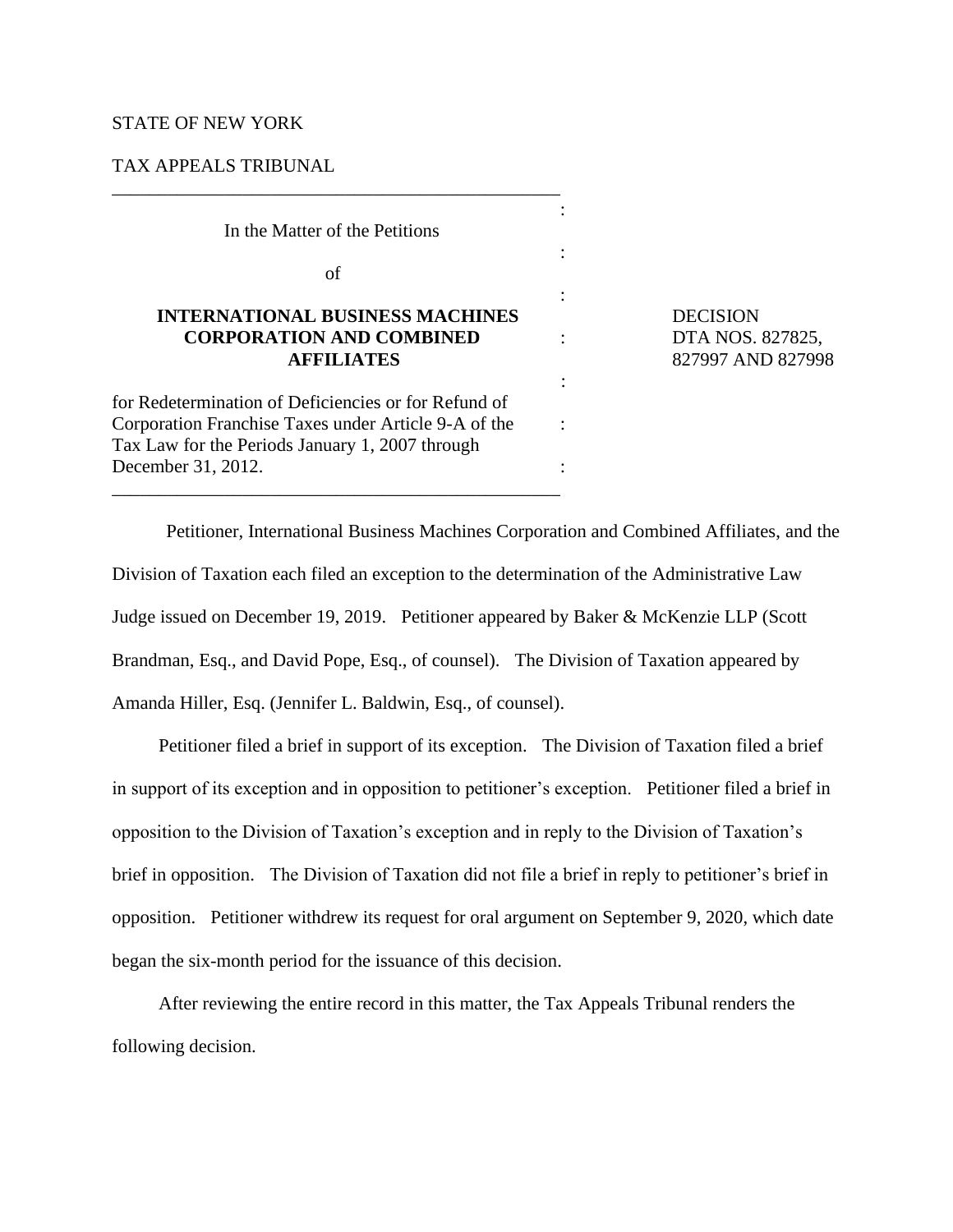### *ISSUES*

I. Whether petitioner may exclude royalties received from foreign affiliates in the computation of its entire net income pursuant to Tax Law former § 208 (9) (o).

II. If not, whether denying petitioner such an exclusion under the facts herein violates the dormant Commerce Clause of the United States Constitution.

#### *FINDINGS OF FACT*

We find the following facts as determined by the Administrative Law Judge.<sup>1</sup>

1. International Business Machines Corporation (IBM) is a New York corporation and the publicly-traded parent of a worldwide group of companies.

2. IBM World Trade Corporation (WTC) is a Delaware corporation headquartered in New York.

3. IBM owns 100 percent of the outstanding stock of WTC.

4. IBM and WTC filed as part of a federal consolidated return, along with numerous other domestic affiliates, for federal corporate income tax purposes during the periods at issue.

5. IBM and WTC filed as part of petitioner's New York State combined report, along with numerous other domestic affiliates, for New York State corporation franchise tax purposes for the tax years 2007 through 2012 (periods at issue).

6. IBM operates in over 170 countries, primarily through locally incorporated subsidiary companies (Alien Affiliates).

7. IBM is responsible for selling IBM products and services in the United States directly to third parties.

<sup>&</sup>lt;sup>1</sup> We have corrected typographical errors in findings of fact 30 and 36 to conform with the parties' stipulated facts.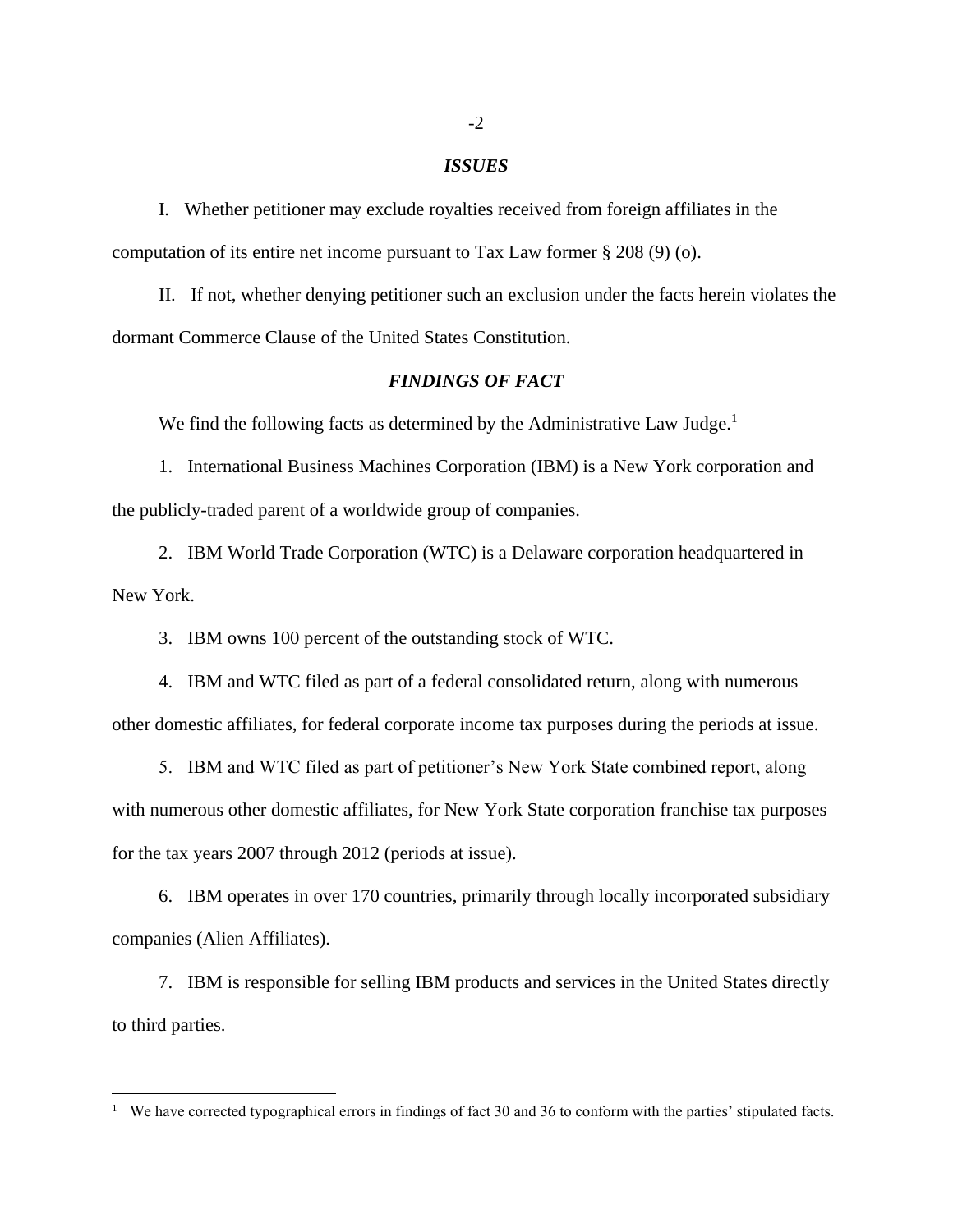8. WTC serves several functions as IBM's principal entity to conduct offshore activities, including: (1) operates a network of branches in countries where IBM does not have full-fledged subsidiaries; (2) contracts directly with third-party customers to sell IBM products in certain countries; (3) sublicenses the right to distribute IBM products to IBM Alien Affiliates; and (4) serves as the holding company for IBM's Alien Affiliates.

9. WTC does not have any United States sales.

10. IBM and WTC indirectly own 100 percent of the outstanding stock of IBM's Alien Affiliates. The subset of affiliates that engage in sales to third-party customers are commonly referred to within IBM as sales and distribution affiliates (Alien S&D Affiliates).

11. Since its incorporation in 1911, IBM's mode of operations has changed over time as the company has adapted to changes in the global economy.

12. IBM serves as the legal owner to all IBM intangible property, including the IBM brand.

13. IBM directs, controls, and funds all research and development activity (R&D) performed by IBM and its Alien Affiliates.

14. IBM incurs globally-benefitting selling, general and administrative (SG&A) expenses, including worldwide marketing expenses related to the IBM brand.

15. IBM historically granted the economic right to exploit intangible property to WTC and the Alien Affiliates through a series of intercompany agreements.

16. IBM and WTC grant the Alien Affiliates the right to exploit IBM's intangible property relating to software, hardware, and services in a designated region in exchange for specified payments by the Alien S&D Affiliate.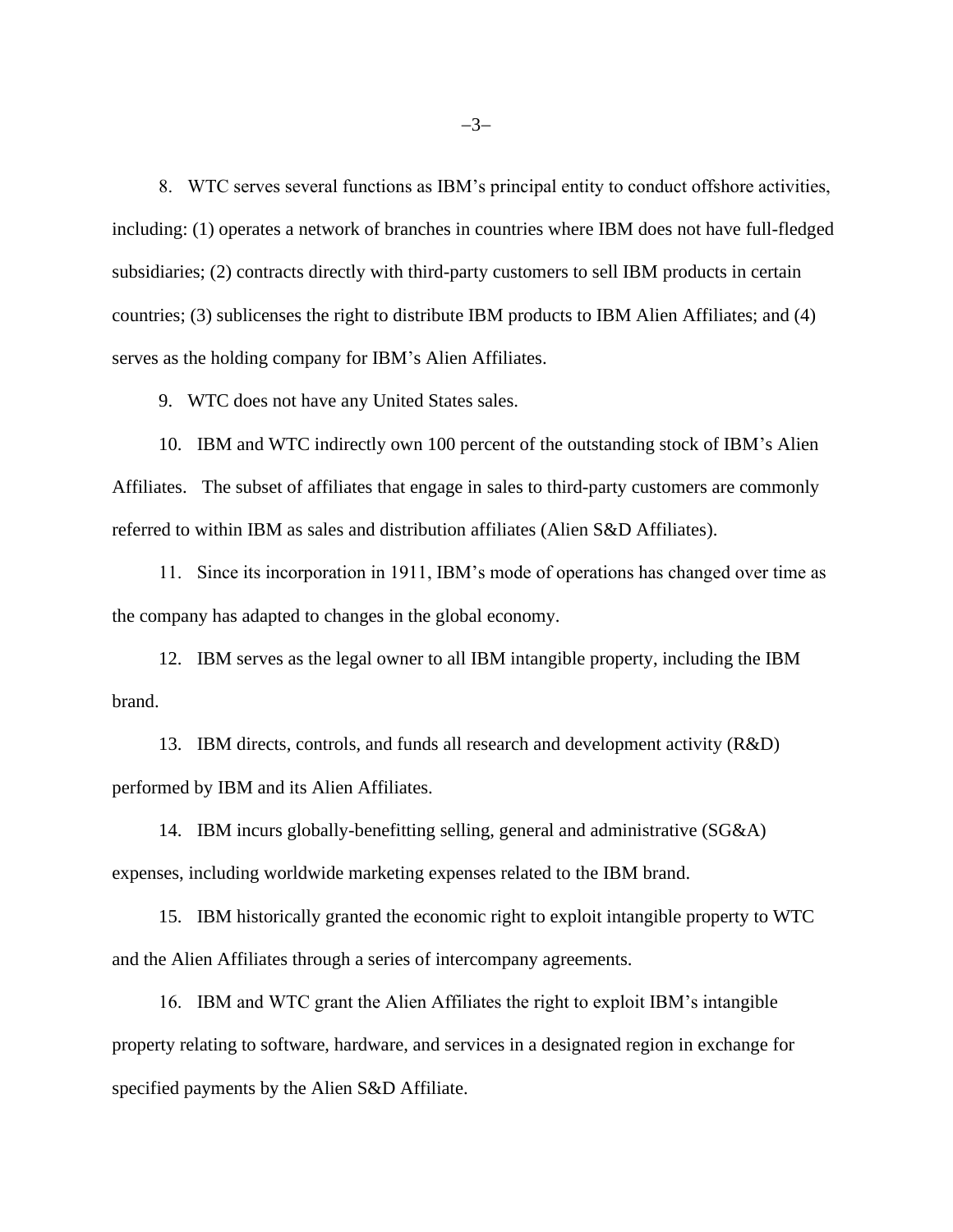17. During the periods at issue, IBM, WTC, and certain Alien S&D Affiliates were parties to a cost sharing arrangement whereby certain IBM costs, such as R&D, were borne by WTC and the Alien S&D Affiliates collectively with IBM.

18. The payments received by IBM from WTC and the Alien Affiliates as part of these cost sharing arrangements were not included as royalty payments and were not deducted on line 15, other subtractions, of petitioner's original or amended forms CT-3-A for the periods at issue.

19. The Alien S&D Affiliates earn revenue by selling IBM hardware, sublicensing IBM software, and providing services to third-party customers.

20. During the periods at issue, the Alien S&D Affiliates paid IBM or WTC 60 percent of their revenue for the rights under IBM's patents, trademarks, copyrights, mask works, knowledge and technical know-how related thereto to use, distribute, and market IBM computer software programs. As part of a stipulation of facts, the parties submitted a copy of a sample software agreement (software agreement) in effect during the periods at issue between IBM and an Alien S&D Affiliate. The software agreement provided, in pertinent part as follows:

"IBM . . . grants to [Alien S&D Affiliate] under IBM's Copyrights, Mask Work Rights and Patents the non-exclusive rights (i) to license and distribute copies of IBM programs for their ultimate use by customers, (ii) to use such IBM Programs in revenue producing activities, (iii) to use such IBM programs internally, (iv) to make or have made copies for the purposes described above, for distribution to affiliated companies, and for translation or modification of such IBM programs, and (v) to allow [Alien S&D Affiliate's] customers to use, make copies of and modify IBM Programs pursuant to the terms of [Alien S&D Affiliate's] agreements with its customers . . .

IBM . . . grants [Alien Affiliate] . . . the right to use all of IBM's Trademarks on or in association with IBM Programs . . .

IBM agrees . . . to allow [Alien S&D Affiliate] . . . access to and use of all knowledge and technical know-how, both confidential and other, that it may have available at any given time relating to the reproduction, use, modification,

−4−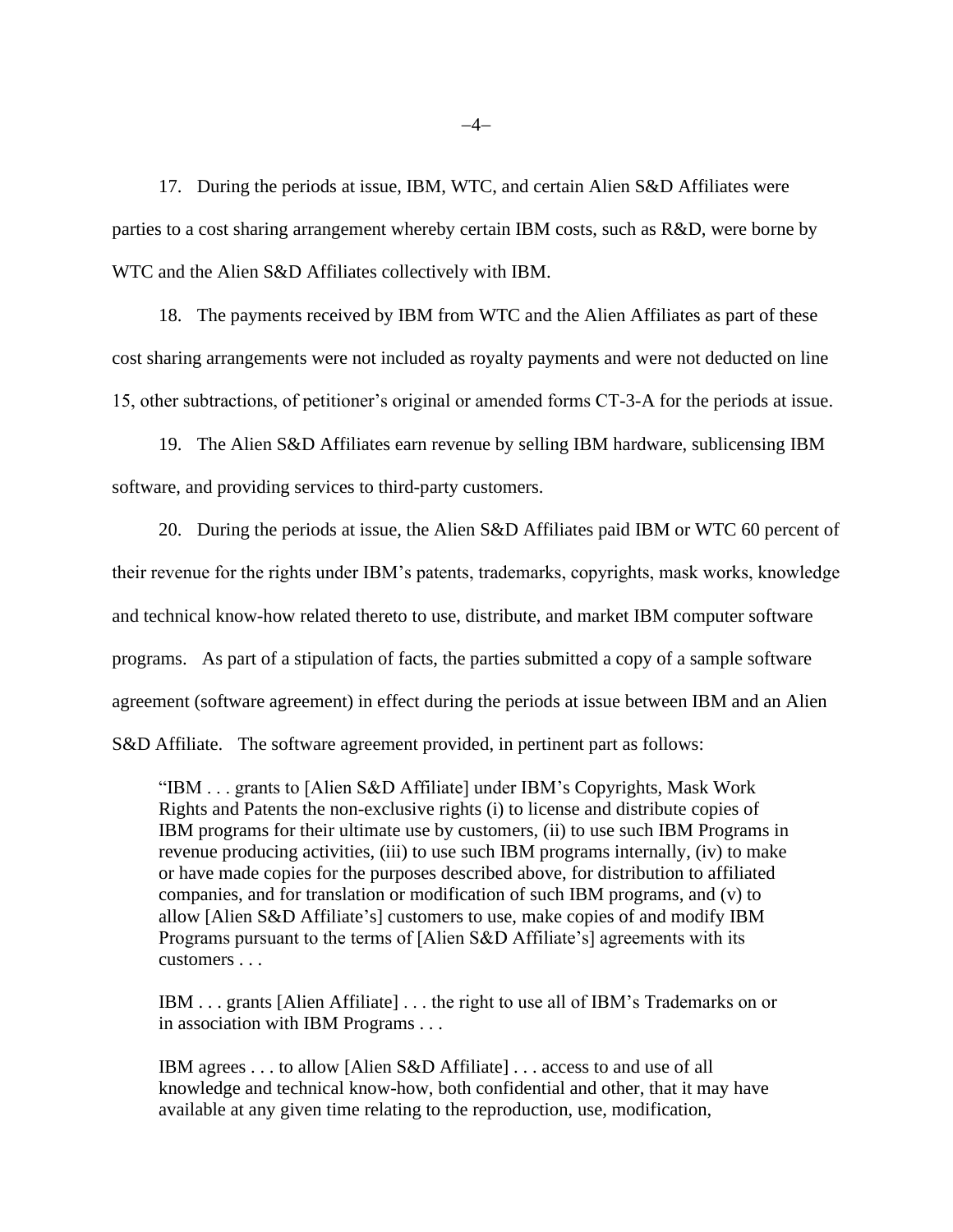marketability, education of users, service and maintenance of IBM Programs and to make such knowledge and technical know-how available to [Alien S&D Affiliate] in the United States of America without separate charge . . . ."

Under the software agreement, "Programs" are defined as "instructions written, contained, or recorded on materials, documents or machine readable media capable of being executed on, or used in the operation of, a machine; and information, technology, or data related thereto." "IBM Programs" are defined as "Programs protected by IBM's Patents, Mask Work Rights or Copyrights."

In addition to the agreed upon monetary payments, the software agreement granted IBM the "non-exclusive, unrestricted license with respect to Programs now or hereafter existing under [the Alien S&D Affiliate's] Patents, Mask Work Rights and Copyrights, including the right to sublicense to others."

21. During the periods at issue, the Alien S&D Affiliates paid WTC a percentage (typically 5 to 10 %) of their gross charges, less returns and allowances, for the rights under IBM's patents and trademarks to manufacture and sell IBM computer hardware. The rate applied to the gross charges less returns and allowances varied by product family. As part of the stipulation of facts, the parties submitted a copy of a sample hardware agreement (hardware agreement) in effect during the periods at issue between WTC and an Alien S&D Affiliate. The representative hardware agreement provided, in pertinent part as follows:

"WTC . . . grants to [Alien S&D Affiliate] a non-exclusive, nontransferable license under IBM Technology to manufacture or have made (when [Alien S&D Affiliate] acts in its capacity as a manufacturer and not in its capacity as a distributor), for subsequent sale, lease, internal use, or other disposition, Products within Product Families specified [therein], and to practice any method or process used in such manufacture or internal use by [Alien S&D Affiliate].

WTC . . . grants to [Alien S&D Affiliate] . . . a non-exclusive, nontransferable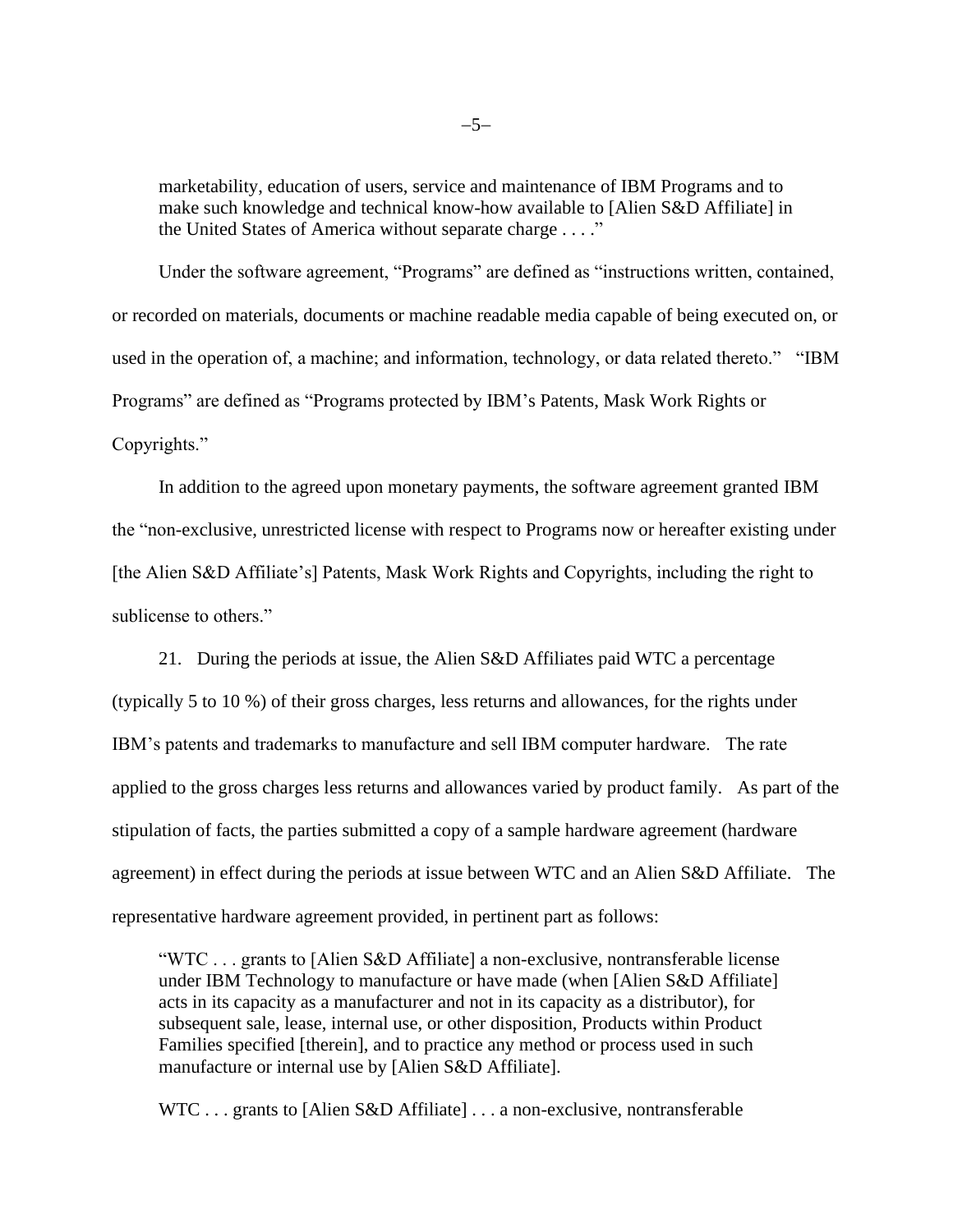license to utilize the now and hereafter existing IBM Trademarks on or in association with Products produced under the grant [above] for the purpose of marketing, selling and leasing such Products and to use in its trade names the IBM Trademark 'IBM' . . . ."

The hardware agreement defines "Technology" as:

"any and all technologies, procedures, processes, designs, inventions, discoveries, know-how and works of authorship, including without limitation, documentation and all (i) issued patents, utility models, and the like and applications therefor, (ii) copyrights, whether or not registered, and other rights in works of authorship, (iii) mask work rights, (iv) trade secrets, (v) confidential information, (vi) the right to extract data from databases under current and future laws and (vii) other intellectual property rights constituting, embodied in, or pertaining thereto. Technology shall not include trademarks or service marks."

In turn, "IBM Technology" is defined as "all Technology now or hereafter owned by or

licensed to IBM, including Technology covered under an IBM Cost Sharing Agreement, for

which IBM has the right to grant the licenses granted in [the Hardware Agreement]."

22. During the periods at issue, the Alien S&D Affiliates paid WTC for the right to provide services, including maintenance services, systems integration, outsourcing network services, consulting, and education services relating to IBM products. As part of the stipulation of facts, the parties submitted a copy of a sample service agreement in effect during the periods at issue between WTC and an Alien S&D Affiliate. This representative service agreement provided, in pertinent part as follows:

"[WTC] . . . grants to [Alien S&D Affiliate] a non-exclusive, nontransferable license under IBM Intellectual Property, which is necessary to enable [Alien S&D Affiliate] to provide Services related to ITS products and Programs to Unaffiliated Customers. [WTC] . . . grants to [Alien S&D Affiliate] a non-exclusive, nontransferable license under IBM Intellectual Property necessary to enable [Alien S&D Affiliate] to manufacture and have made maintenance parts (other than hard disk drive maintenance parts) for ITS Products and to acquire hard disk maintenance parts for ITS Products from Subsidiaries in order to: (i) sell or lease such maintenance parts to Unaffiliated Customers; and, (ii) to use or otherwise dispose of such maintenance parts.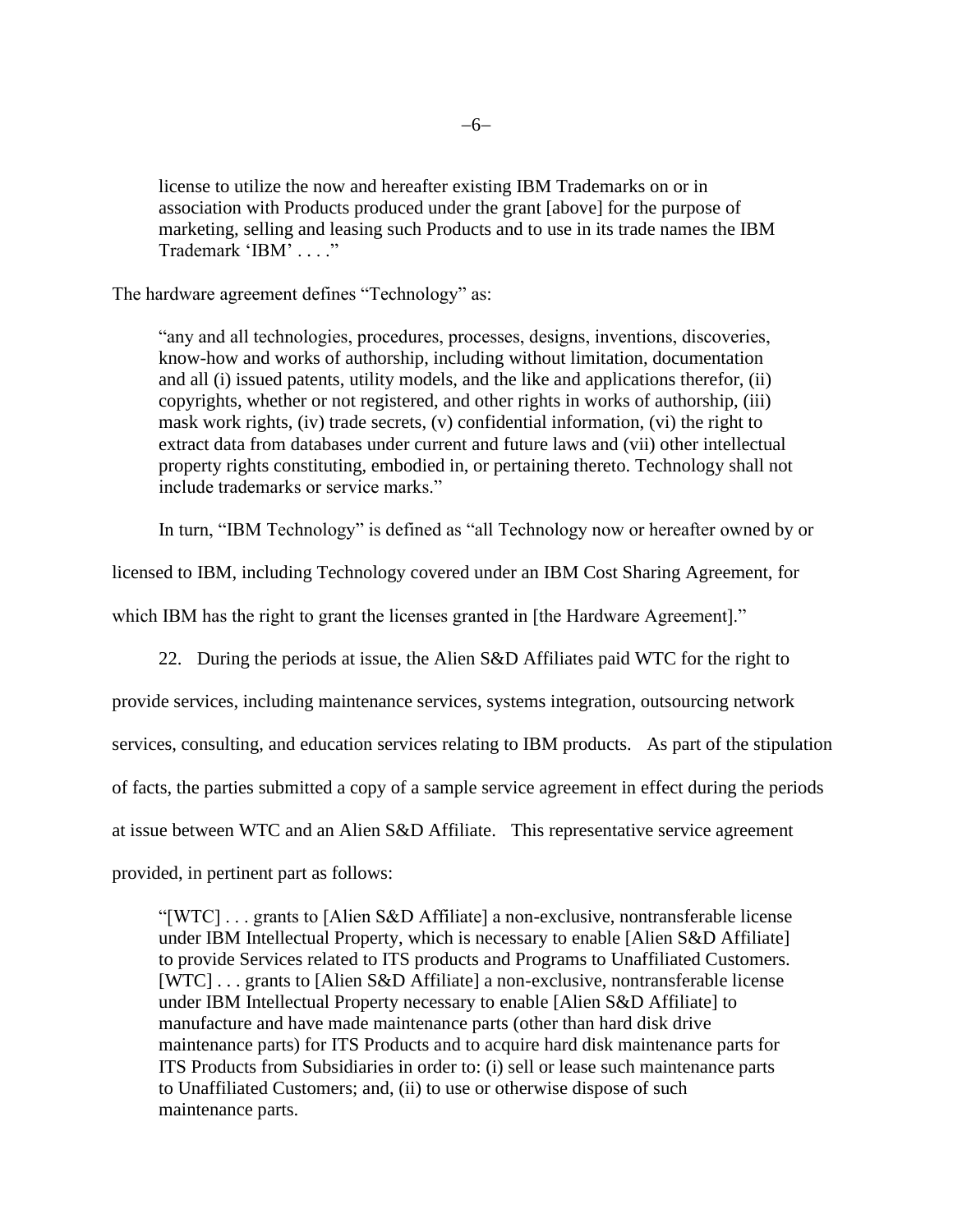[WTC] . . . grants to [Alien S&D Affiliate] a non-exclusive license and rights under IBM's Services Copyrights: (i) to license and distribute copies for their ultimate use by Unaffiliated Customers, (ii) to use in revenue producing activities, (iii) to use internally, (iv) to make or have made copies for the purposes described above, for distribution to Subsidiaries, and for translation or modification, and (v) to allow [Alien S&D Affiliate's] Unaffiliated Customers, for the customers' internal use only, to use, copy, and modify such licensed IBM Service Copyrights pursuant to the terms of [Alien S&D Affiliate's] agreements with customers.

[WTC] . . . sublicenses [Alien S&D Affiliate] to have the right to use all IBM Trademarks on or in association with (i) Services; (ii) maintenance parts, and (iii) Vendor Developed Products, and to use in its trade names the IBM Trademark 'IBM.'

In addition to the grant of the foregoing licenses and rights, [WTC] agrees . . . to allow [Alien S&D Affiliate] . . . access to all knowledge and technical know-how, both confidential and other, related to the grants [above] that [WTC] may have available at any given time, and to make such knowledge and technical know-how available to [Alien S&D Affiliate] in the form in which it exists and where it exists without separate charge . . .under Services Agreements."

23. During the periods at issue, the Alien S&D Affiliates paid IBM or WTC for the

economic rights to already existing intangible property for the purpose of creating cost-shared

intangibles with IBM and distributing IBM products within their respective region. As part of a

stipulation of facts, the parties submitted a copy of a sample platform contribution agreement

between IBM and an Alien S&D Affiliate in effect during the periods at issue. A typical

Platform Contribution Agreement provided for the following:

"[IBM] . . . grants to [Alien Affiliate] . . . a terminable, sublicensable, non-exclusive license to [IBM's] interests to and under the PCT Assets to use such PCT Assets for purposes of creating Cost Shared Intangibles in accordance with the [Cost Sharing Agreement]; and . . . a terminable, sublicensable, non-exclusive license to [IBM's] interests to and under the IBM Products to exploit such IBM Products commercially within the [Alien S&D Affiliate's] Territory solely for purposes of engaging in transactions consisting of licensing, sublicensing and sales of IBM Products . . . ."

"PCT Assets" is defined as:

"(a) the Intangible Property owned, acquired by, licensed to, or developed by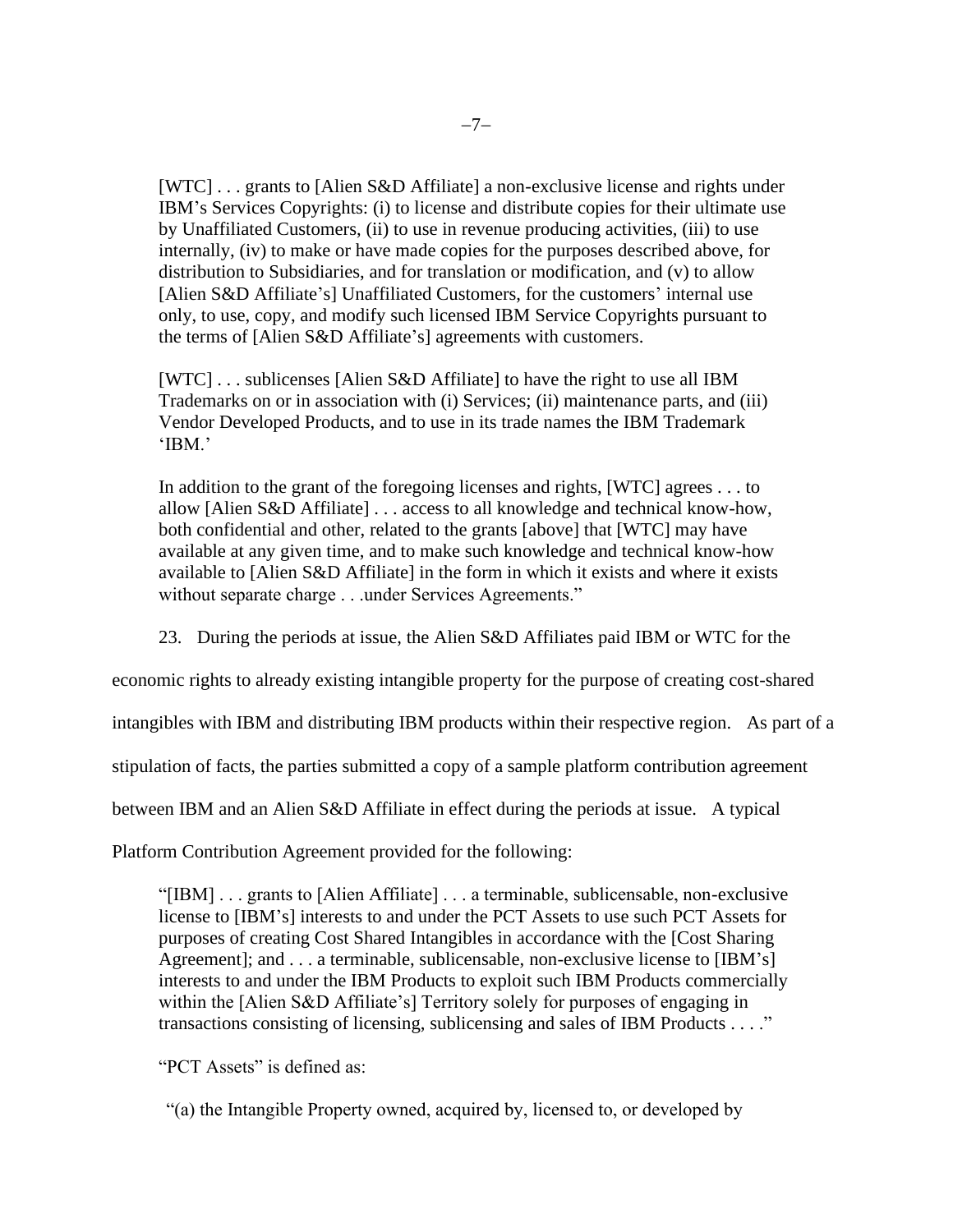[IBM] on or prior to the Effective Date that is embodied or used in, or otherwise relates to, IBM Products *and* (ii) used in conducting intangible development under the [Cost Sharing Agreement]; and

(b) any other Platform Contribution acquired by, licensed to, or developed by, [IBM] on or prior to the Effective Date and used in conducting intangible development under the [Cost Sharing Agreement] relating to IBM products . . . ."

Payments under the Platform Contribution Agreement (buy-in/other payments) are based on varying percentages of revenue from sales of IBM hardware products and IBM software products.

24. IBM and WTC did not file with any of its Alien S&D Affiliates as part of petitioner's federal consolidated return for federal income tax purposes during the periods at issue.

25. For federal income tax purposes, petitioner included the payments IBM and WTC received from the Alien S&D Affiliates pursuant to the hardware, software and services agreements (Alien Payments) on line 7, gross royalties, of its respective federal forms 1120 for all periods at issue. The remaining amounts petitioner reported on line 7 of its federal forms 1120 reflect amounts received directly from third parties in the United States (Third Party Payments).

26. The Alien Payments were neither directly nor indirectly paid to, nor incurred by, any unrelated parties during the periods at issue.

27. IBM and WTC did not file with the Alien S&D Affiliates as part of petitioner's combined report for New York State corporation franchise tax purposes for the periods at issue. The Alien S&D Affiliates did not file corporation franchise tax returns in New York State for any of the periods at issue.

28. Petitioner timely filed original New York State combined corporation franchise tax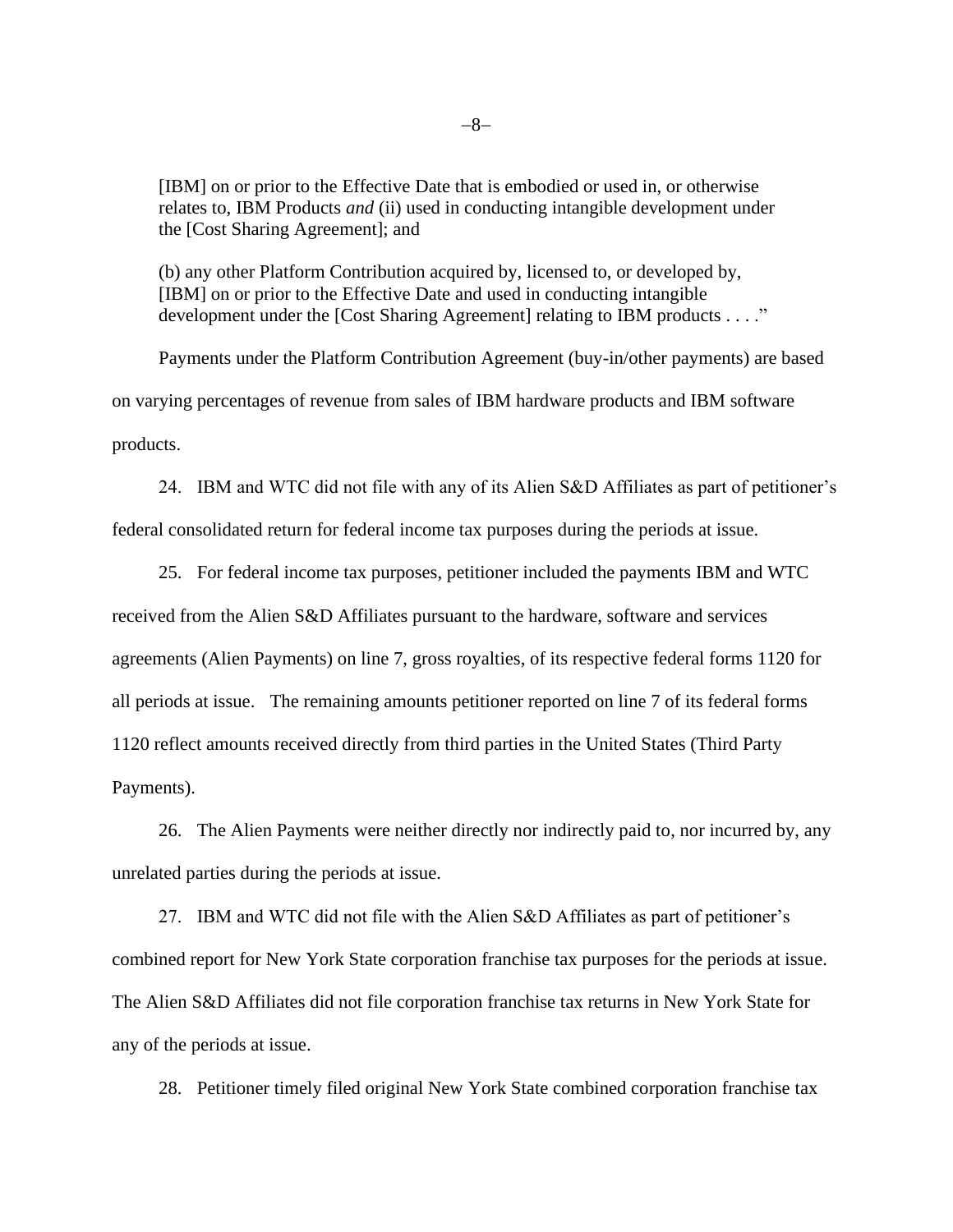returns (form CT-3-A) for all periods at issue.

29. Petitioner timely filed amended New York State combined corporation franchise tax returns for 2007, 2008, 2009 and 2010.

30. On its amended forms CT-3-A for 2007, 2008, 2009 and 2010, petitioner deducted the Alien Payments on line 15, other subtractions, in the following amounts:

| 2007 | \$8,179,964,431.00  |
|------|---------------------|
| 2008 | \$8,768,166,400.00  |
| 2009 | \$8,207,649,952.00  |
| 2010 | \$10,435,412,751.00 |

Petitioner did not deduct any Third-Party Payments on Line 15 of its forms CT-3-A for any of the periods at issue.

31. For 2007, the \$8,179,964,431.00 deduction was composed of \$6,068,092,311.00 in software payments pursuant to terms akin to the sample agreement described in finding of fact 20; \$784,111,279.00 in hardware payments pursuant to terms akin to the sample agreement described in finding of fact 21; \$1,772,987,213.00 in service/maintenance payments pursuant to terms akin to the sample agreement described in finding of fact 22; and \$94,773,628.00 in buy-in/other payments pursuant to terms akin to the sample agreement described in finding of fact 23.

32. For 2008, the \$8,768,166,400.00 deduction was composed of \$6,426,579,964.00 in software payments pursuant to terms akin to the sample agreement described in finding of fact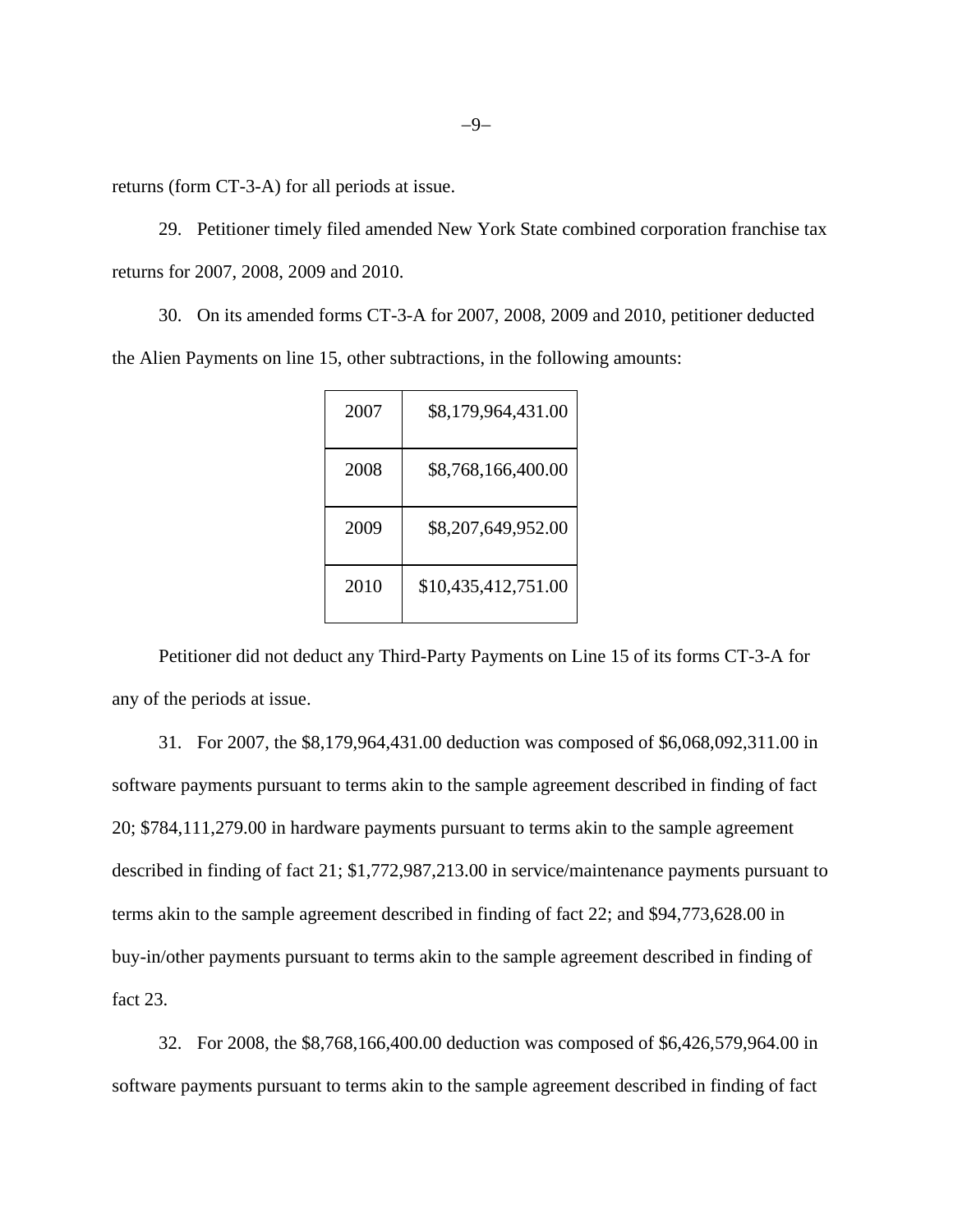20; \$942,064,461.00 in hardware payments pursuant to terms akin to the sample agreement described in finding of fact 21; \$1,341,030,312.00 in service/maintenance payments pursuant to terms akin to the sample agreement described in finding of fact 22; and \$58,491,663.00 in buy-in/other payments pursuant to terms akin to the sample agreement described in finding of fact 23.

33. For 2009, the \$8,207,649,952.00 deduction was composed of \$6,082,061,194.00 in software payments pursuant to terms akin to the sample agreement described in finding of fact 20; \$788,515,378.00 in hardware payments pursuant to terms akin to the sample agreement described in finding of fact 21; \$1,299,158,626.00 in service/maintenance payments pursuant to terms akin to the sample agreement described in finding of fact 22; and \$37,914,754.00 in buy-in/other payments pursuant to terms akin to the sample agreement described in finding of fact 23.

34. For 2010, the \$10,435,412,751.00 deduction was composed of \$6,045,010,532.00 in software payments pursuant to terms akin to the sample agreement described in finding of fact 20; \$2,056,285,953.00 in hardware payments pursuant to terms akin to the sample agreement described in finding of fact 21; \$1,361,414,368.00 in service/maintenance payments pursuant to terms akin to the sample agreement described in finding of fact 22; and \$972,701,898.00 in buy-in/other payments pursuant to terms akin to the sample agreement described in finding of fact 23.

35. On its amended forms CT-3-A and CT-3M for 2007, 2008, 2009, and 2010, petitioner requested refunds in the following (total) amounts: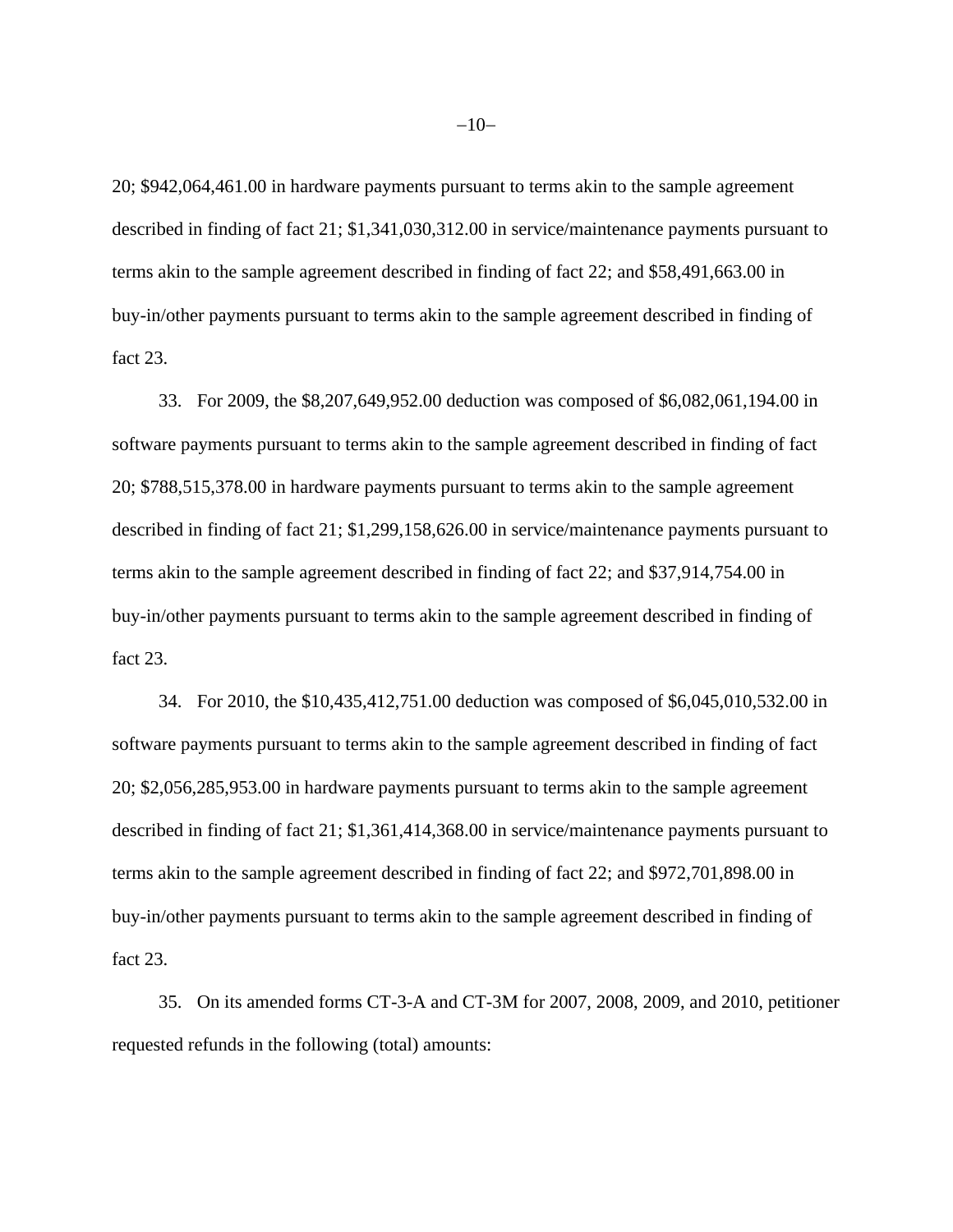| 2007 | \$3,640,689.00  |
|------|-----------------|
| 2008 | \$4,764,483.00  |
| 2009 | \$5,822,312.00  |
| 2010 | \$35,382,756.00 |

36. On its original forms CT-3-A for 2011 and 2012, petitioner deducted the Alien Payments on line 15, other subtractions, in the following amounts:

| 2011 | \$8,158,917,978.00 |
|------|--------------------|
| 2012 | \$7,392,258,177.00 |

Petitioner did not deduct any Third-Party Payments on line 15 of its forms CT-3-A for any of the periods at issue.

37. For 2011, the \$8,158,917,978.00 deduction was composed of \$5,643,552,996.00 in software payments pursuant to terms akin to the sample agreement described in finding of fact 20; \$274,906,946.00 in hardware payments pursuant to terms akin to the sample agreement described in finding of fact 21; \$1,498,060,515.00 in service/maintenance payments pursuant to terms akin to the sample agreement described in finding of fact 22; and \$742,397,521.00 in buy-in/other payments pursuant to terms akin to the sample agreement described in finding of fact 23.

38. For 2012, the \$7,392,258,177.00 deduction was composed of \$5,647,363,014.00 in software payments pursuant to terms akin to the sample agreement described in finding of fact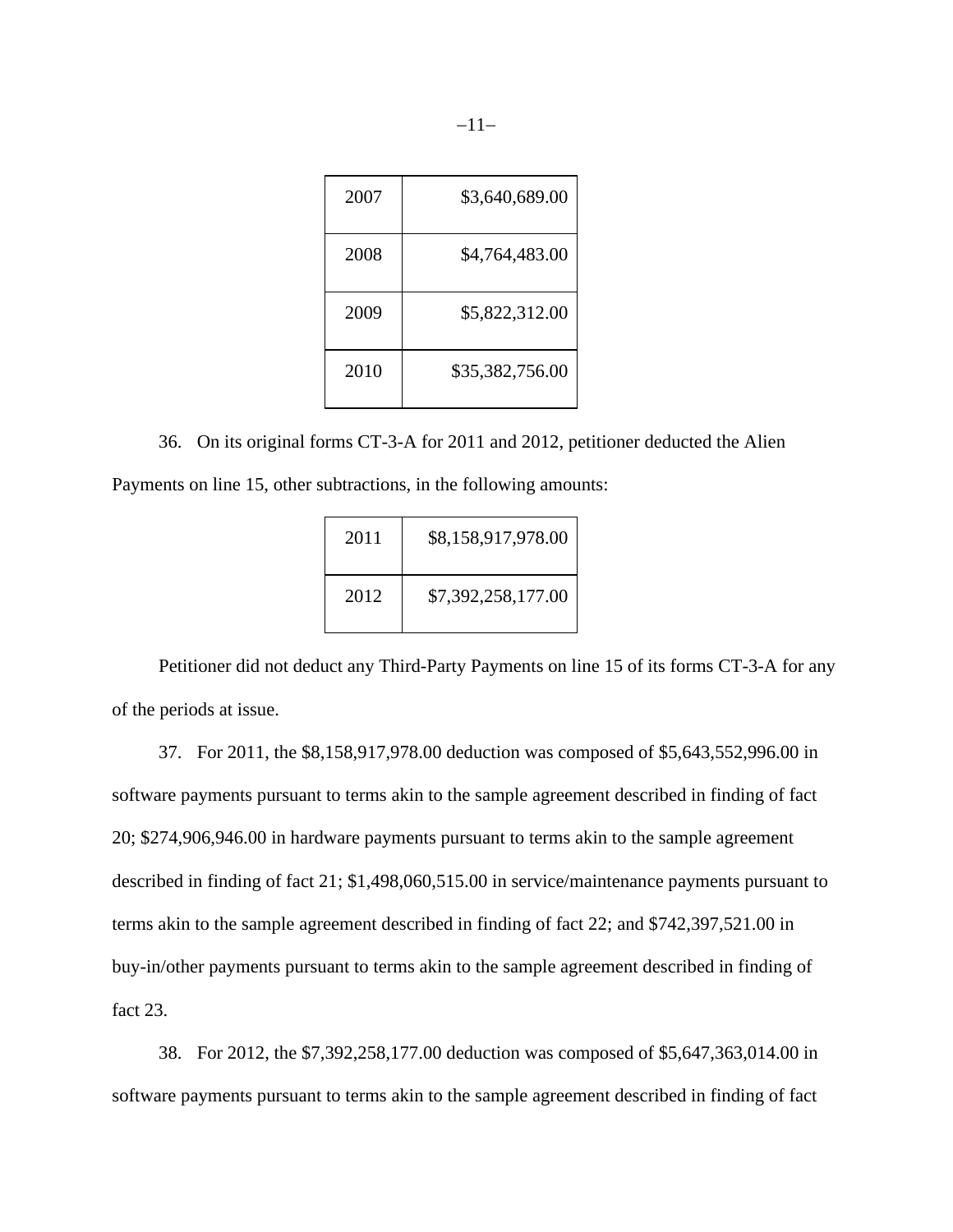20; \$312,280,649.00 in hardware payments pursuant to terms akin to the sample agreement described in finding of fact 21; \$1,328,718,902.00 in service/maintenance payments pursuant to terms akin to the sample agreement described in finding of fact 22; and \$103,895,612.00 in buy-in/other payments pursuant to terms akin to the sample agreement described in finding of fact 23.

39. On its original forms CT-3-A and CT-3M for 2011, petitioner requested a refund of \$32,760,047.00.

40. On its original forms CT-3-A and CT-3M for 2012, petitioner requested an overpayment of \$26,614,724.00 to be credited to the next period.

41. The Division conducted audits of petitioner's corporation franchise tax returns for the periods at issue.

42. The Division determined that petitioner could not deduct the Alien Payments in computing its combined entire net income in any of the periods at issue.

43. By notice of disallowance dated October 7, 2015, the Division denied petitioner's claims for refund for the 2007, 2008 and 2009 tax years. By notice of disallowance dated September 28, 2016, the Division denied petitioner's claim for refund for tax year 2010.

44. The Division also made other adjustments (unrelated to the amounts petitioner deducted on line 15 of its forms CT-3-A) to petitioner's New York State combined corporation franchise tax returns for the 2007 through 2009 tax years that are not at issue here. Petitioner and the Division executed a closing agreement with respect to those adjustments.

45. The Division issued a notice of deficiency, notice number L-045504338, on October 5, 2016, asserting additional corporation franchise tax and MTA surcharge in the amount of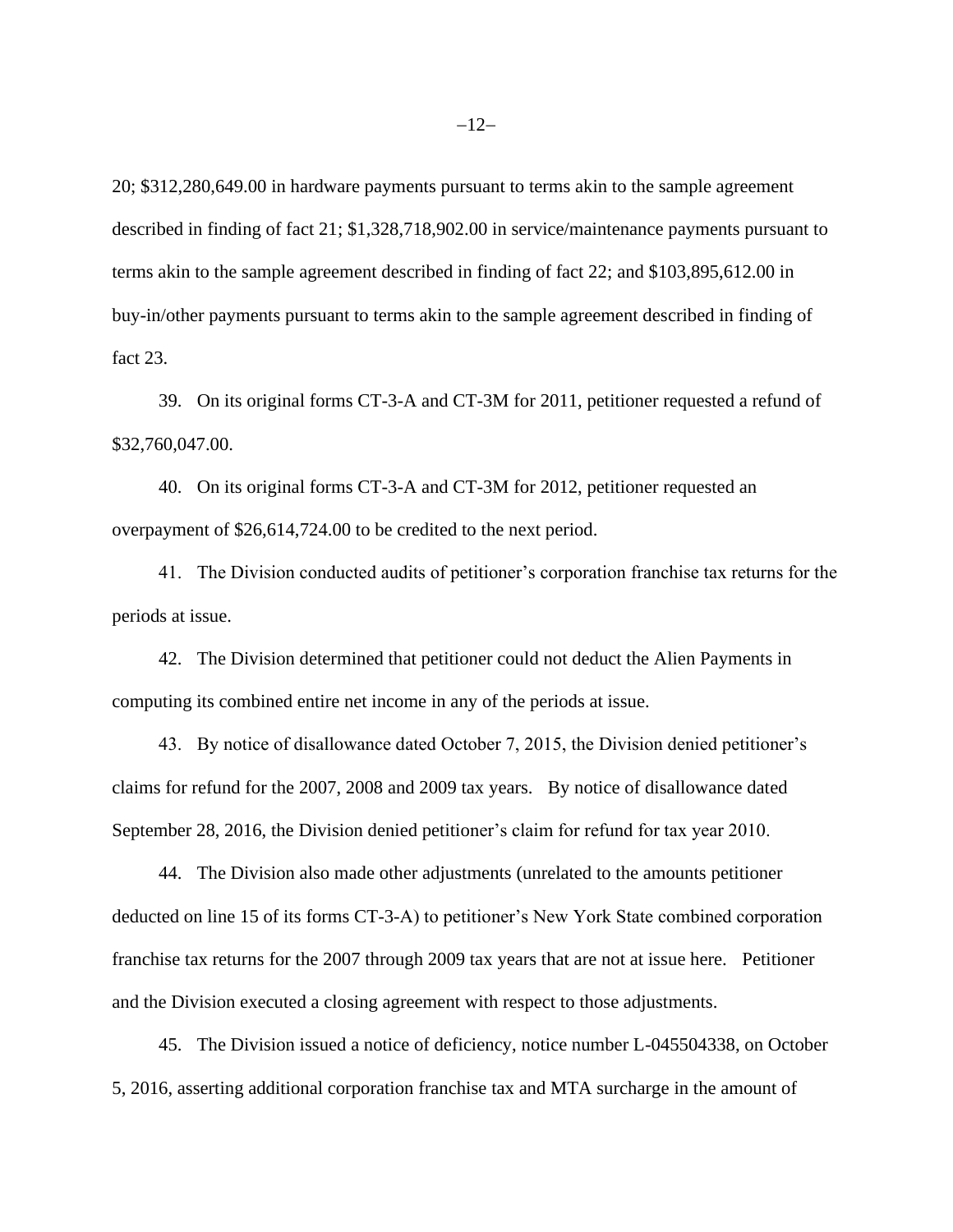\$64,615,318.00 for the 2011 and 2012 tax years, plus interest and penalty pursuant to Tax Law § 1085 (k) for substantial under reporting of the amount asserted due. The notice of deficiency reflects the disallowance of the Alien Payments claimed as royalties on line 15 of its form CT-3- A in those years. The Division also made other adjustments not at issue here that are reflected in the notice of deficiency.

46. The only remaining issue is whether petitioner may deduct the Alien Payments on its forms CT-3-A for any of the periods at issue. Any of these amounts determined to be properly deducted from petitioner's combined entire net income would likewise be excluded from the denominator of the receipts factor of petitioner's business allocation percentage (BAP). Any of these amounts determined to be properly included in petitioner's combined entire net income would likewise be included in the denominator of the receipts factor of petitioner's BAP.

47. Whether the Alien S&D Affiliates are "related members" for purposes of Tax Law former  $\S 208 (9)$  (o) is not at issue in this matter.

#### *THE DETERMINATION OF THE ADMINISTRATIVE LAW JUDGE*

The Administrative Law Judge rejected the Division's contention that the software payments and the buy-in/other payments made by the Alien Affiliates were not royalties as defined in Tax Law § 208 (9) (0) (1) (C). He found that both categories of payments fit within that definition.

Next, the Administrative Law Judge addressed the main issue: whether the royalty payments paid to petitioner by the Alien Affiliates were properly excluded from petitioner's ENI pursuant to Tax Law former § 208 (9) (o) (3). The Administrative Law Judge found that the legislature intended for the royalty income exclusion to work in tandem with the royalty payment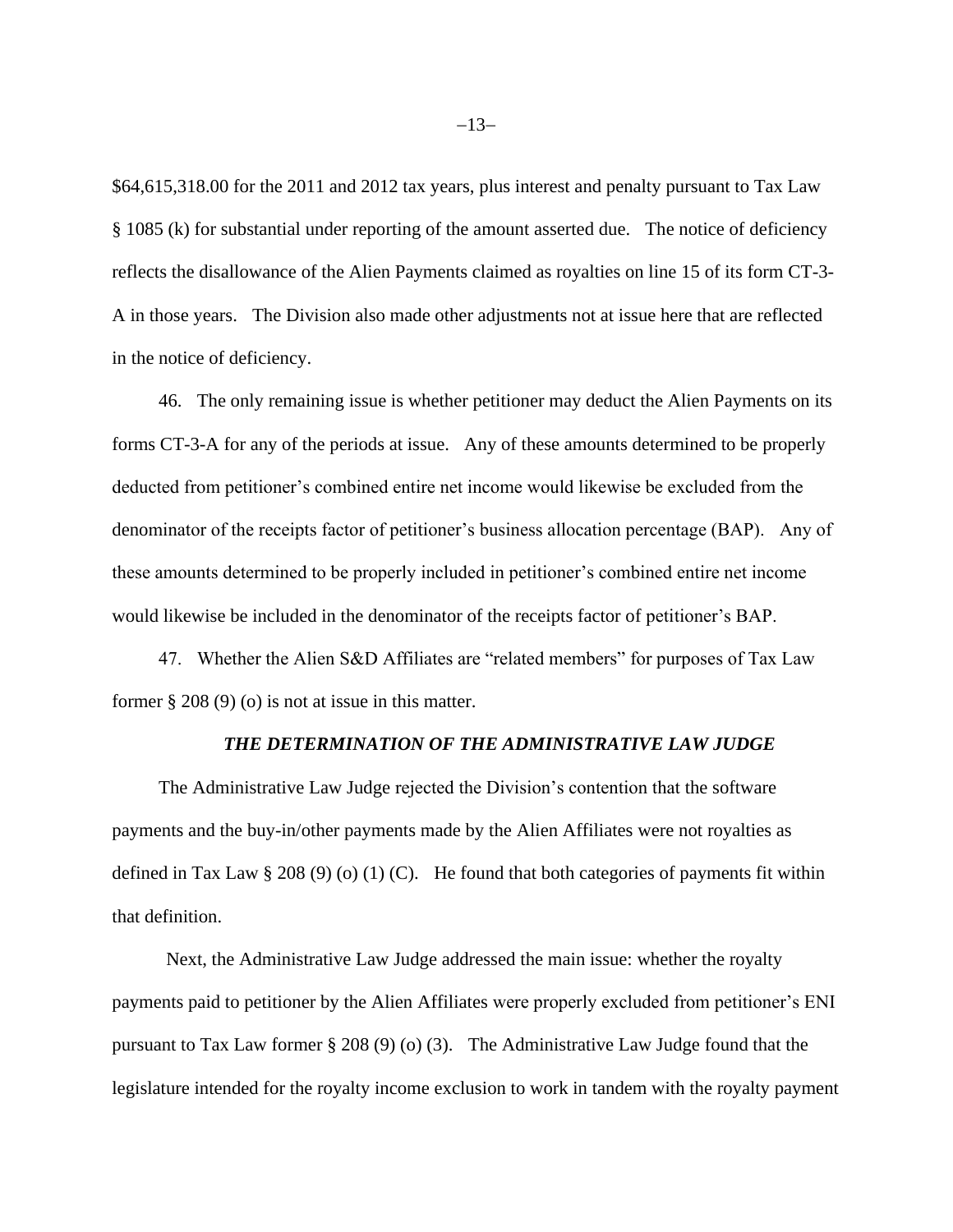add back provision under Tax Law former § 208 (9) (o) (2) to eliminate a common tax avoidance strategy by which corporate taxpayers made deductible royalty payments to controlled affiliates. According to the Administrative Law Judge, the legislature's intent was for such royalty payments to be subject to tax once, by either the payer or the payee, and not to go untaxed. The Administrative Law Judge found that petitioner's interpretation effectively added words to Tax Law former § 208 (9) (o) (3) (i.e., the Alien Affiliates "would" have been subject to Tax Law former § 208 (9) (o) (2) *if they were New York taxpayers*). The Administrative Law Judge observed that the add back provision does not apply to petitioner's Alien Affiliates because such entities were not New York taxpayers. He determined, accordingly, that the income exclusion provision should not apply to petitioner. The Administrative Law Judge reasoned that, otherwise, the royalty payments will not be subject to tax at all, an outcome he deemed contrary to the legislature's intent. The Administrative Law Judge also found support for his statutory interpretation in the legislative history of the 2013 amendments to Tax Law § 208 (9) (o) by which the royalty income exclusion was repealed. The Administrative Law Judge thus concluded that petitioner improperly excluded the payments at issue from its entire net income.

The Administrative Law Judge then addressed petitioner's contention that the Division's interpretation of Tax Law former § 208 (9) (o) violates the dormant Commerce Clause of the United States Constitution. The Administrative Law Judge noted petitioner's claim that the statute is unconstitutional on its face and that the Division of Tax Appeals' jurisdiction does not extend to such claims. He further observed that the Division of Tax Appeals has authority to rule on as-applied constitutional claims, but found that petitioner did not establish that the relevant statute was unconstitutional as applied here. The Administrative Law Judge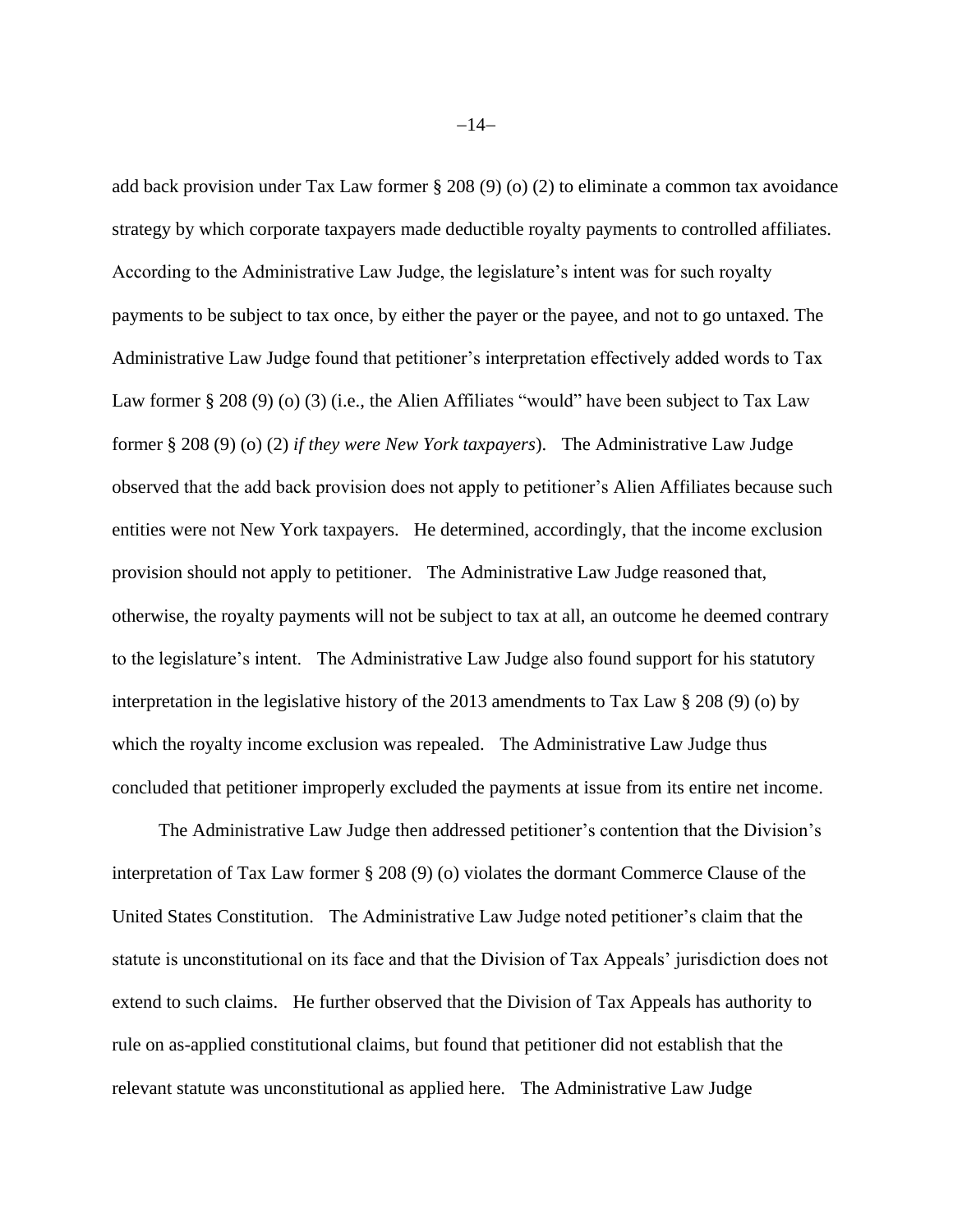determined that Tax Law former § 208 (9) (o) does not impose a heavier burden on royalty payments based on the location of the payer. Rather, the Administrative Law Judge found that the statute subjects royalty payments to tax once regardless of whether the payer is a New York taxpayer. The Administrative Law Judge also noted that the add back and exclusion provisions are triggered only if the payer and payee are related parties as defined in the statute. The Administrative Law Judge thus concluded that the statute, as applied, does not discriminate against interstate commerce.

Accordingly, the Administrative Law Judge denied the petition and sustained the notices of disallowance and the notice of deficiency.

# *ARGUMENTS ON EXCEPTION*

Petitioner contends that the royalty payments at issue fit within the plain language of the royalty income exclusion statute pursuant to the following argument. First, petitioner notes that the exclusion permits the deduction of royalty payments from a related member and that a related member need not be a taxpayer. Second, petitioner contends that the royalties were deductible in calculating federal taxable income within the meaning of the add back provision. Third, petitioner asserts that the royalties would be required to be added back to the Alien Affiliates' taxable income within the meaning of the exclusion provision.

Petitioner contends that the Administrative Law Judge failed to apply the plain statutory language and improperly considered legislative history to ascertain the legislative intent. Even if considered, petitioner contends that such legislative history is not inconsistent with its interpretation.

Contrary to the Administrative Law Judge's conclusion, petitioner asserts that the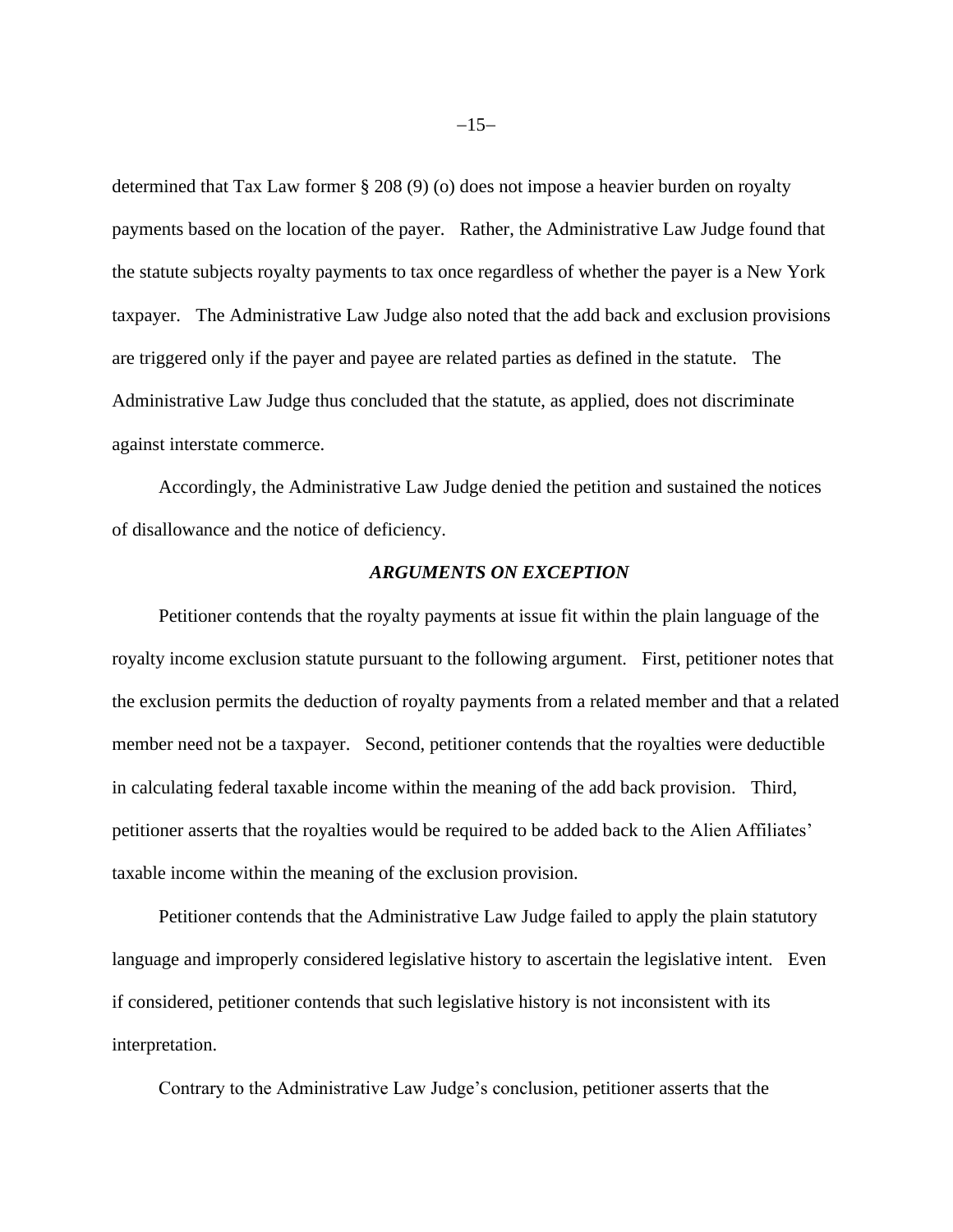subsequent amendments to the royalty income exclusion statute demonstrate that prior law permitted exclusion of royalty income under the circumstances present here.

Petitioner also contends that the royalty income exclusion provision as interpreted and applied by the Administrative Law Judge results in different treatment for royalties received from New York taxpayers and non-New York taxpayers and thereby discriminates against interstate and foreign commerce contrary to the Commerce Clause of the United States Constitution.

Petitioner also argues that the royalty income exclusion as interpreted in the determination will result in double taxation if a non-New York related member-royalty payer is in a jurisdiction with an add back statute. Petitioner asserts that such an outcome is unconstitutional. Petitioner offers no further explanation or argument in support of this claim.

In response, the Division asserts, first, that the relevant statutes should be interpreted strictly against petitioner in accordance with the statutory construction rule for deductions, exemptions and exclusions as described in *Matter of Wegman's Food Markets, Inc. v Tax Appeals Trib. of the State of N.Y.* (33 NY3d 587 [2019]).

The Division agrees with the determination's conclusion that, under the statutory scheme in effect during the period at issue, a royalty recipient cannot deduct royalty payments if those payments are not also required to be added back by the related member-royalty payer. The Division contends that the deductions claimed in the present matter are prohibited because, in the language of Tax Law former § 208 (9) (o) (3), the subject royalty payments "would not be required to be added back" because petitioner's alien affiliates are not New York taxpayers and are thus not subject to the add back provision. Hence, the Alien Affiliates "would [never] be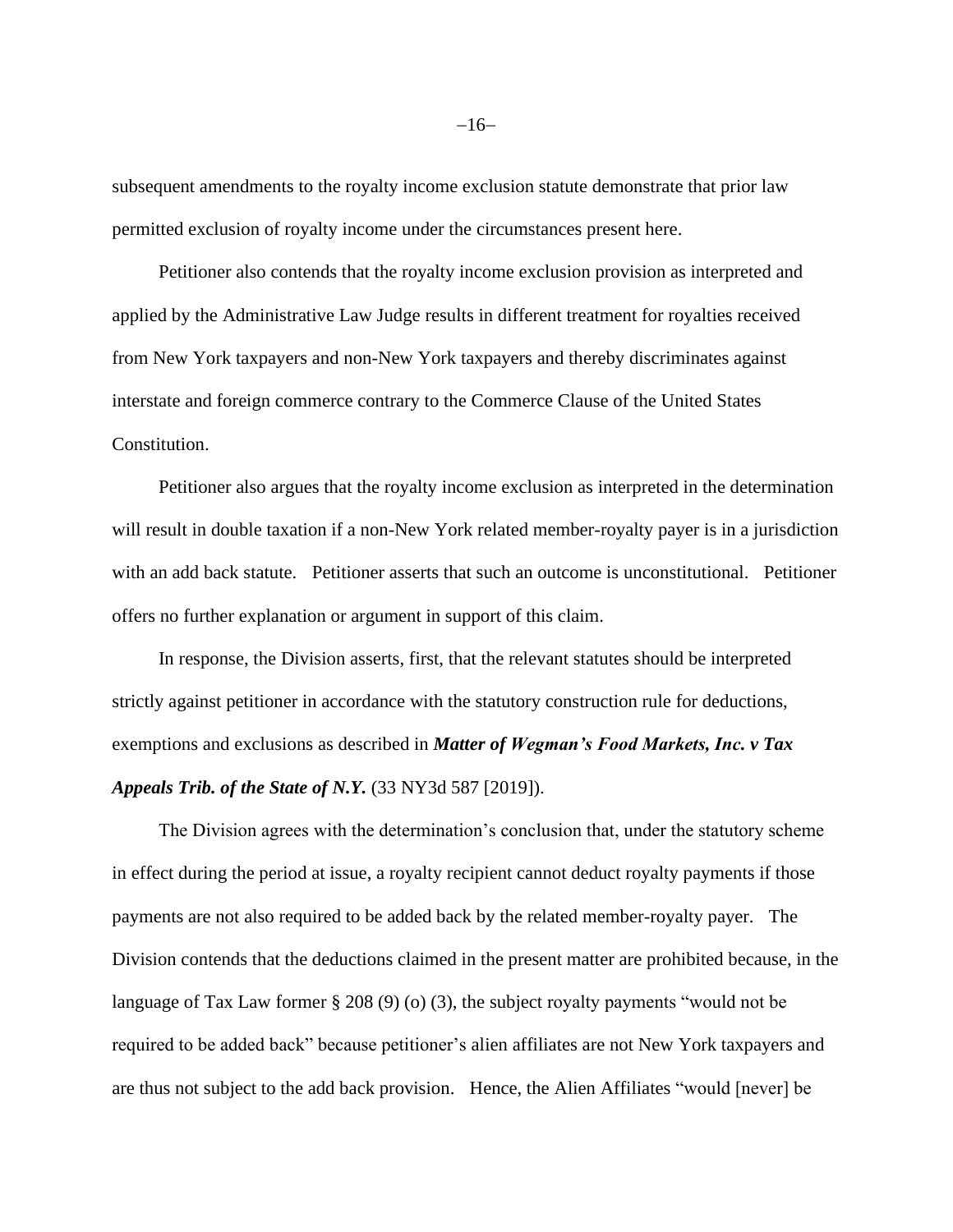required" to add back the royalty payments. The Division thus contends that only a royalty payer that is a New York taxpayer "would" be required to add back a royalty payment "under" Tax Law former § 208 (9) (o) (2). The Division echoes the determination's finding that petitioner's proposed interpretation reads words into the statute. The Division notes further that Tax Law former § 208 (9) (o) (2) requires the add back for royalty payments to related members and thus requires the add back whether such royalty payments are made to a New York taxpayer or not. According to the Division, then, the reference in Tax Law former § 208 (9) (o) (3) to "related member," a term that includes nontaxpayers, does not support petitioner's position.

The Division also argues that its interpretation of Tax Law former  $\S 208 (9)$  (o) (3) is consistent with the legislative history of Tax Law former § 208 (9) (o) (2), as well as the 2013 amendments of those provisions. The Division cites its own memoranda in support of the 2003 enactment of the expense add back and the 2013 amendments to Tax Law former § 208 (9) (o).

The Division also contends that Tax Law former  $\S 208 (9) (0) (3)$ , as applied, does not discriminate against interstate or foreign commerce. The Division denies petitioner's claim that that provision, as interpreted in the determination, favors New York taxpayers. The Division's argument relies on the notion, discussed above, that the royalty payments are subject to tax once whether the related member-royalty payer is a New York taxpayer or not. The Division asserts that the royalty income exclusion and expense add back provisions must be construed as a whole and that petitioner's argument on this issue improperly considers these provisions in isolation. The Division further contends that the complimentary exclusion and add back features of Tax Law former § 208 (9) (o) distinguish the present matter from the cases cited by petitioner in support of its position.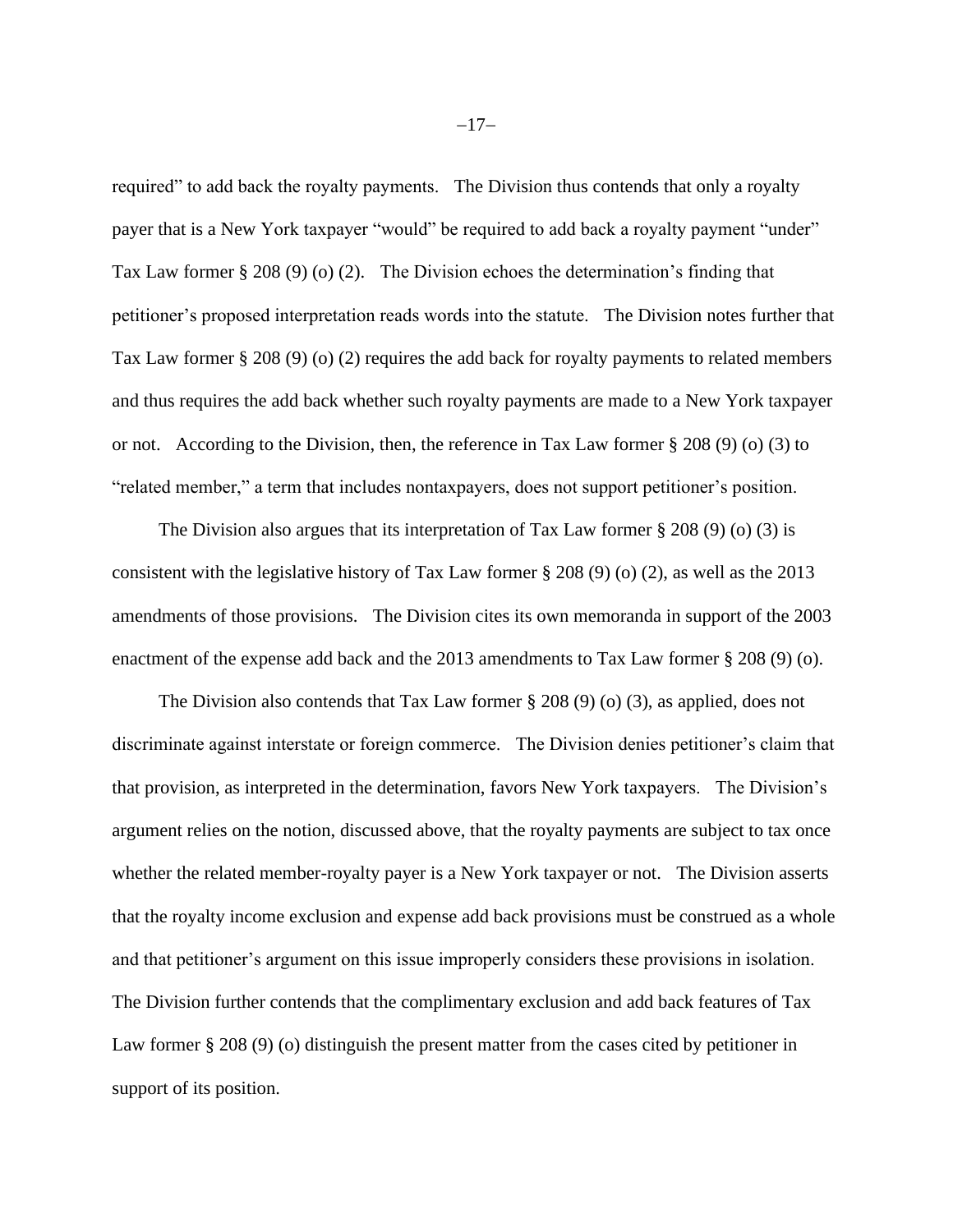The Division disputes petitioner's claim of double taxation by noting, first, that there is neither evidence nor any contention that Tax Law former § 208 (9) (o) (3), as applied, resulted in double taxation. The Division also asserts that inclusion of royalty income in petitioner's entire net income pre-apportionment is not taxation. According to the Division, only the amount of the royalty income that is apportioned to New York in accordance with the Tax Law is taxed by New York.

Subsequent to the filing of its exception, the Division withdrew its claim that the Administrative Law Judge erroneously determined that the payments made by the Alien Affiliates were royalties within the meaning of Tax Law § 208 (9) (o) (1) (C). The Division did not withdraw its exception, but requested clarification with respect to its legal arguments in support of its position on the royalty income exclusion issue.

#### *OPINION*

Article 9-A of the Tax Law imposes a franchise tax on all domestic and foreign corporations doing business, employing capital, owning or leasing property, or maintaining an office in New York State (Tax Law § 209 [1] [a]). Corporations located within the Metropolitan Commuter Transportation District are also subject to an additional surcharge tax (Tax Law former § 209-B). During the years at issue, corporations reported their article 9-A tax liability on the greatest of four alternative bases, one of which was entire net income (ENI) (Tax Law former § 210 [1]). Petitioner reported its liability during the years at issue on the ENI base (Tax Law former § 210 [1] [a]).

ENI is generally a taxpayer's entire federal taxable income modified by specific additions or subtractions (Tax Law former § 208 [9]). During the years at issue, ENI consisted of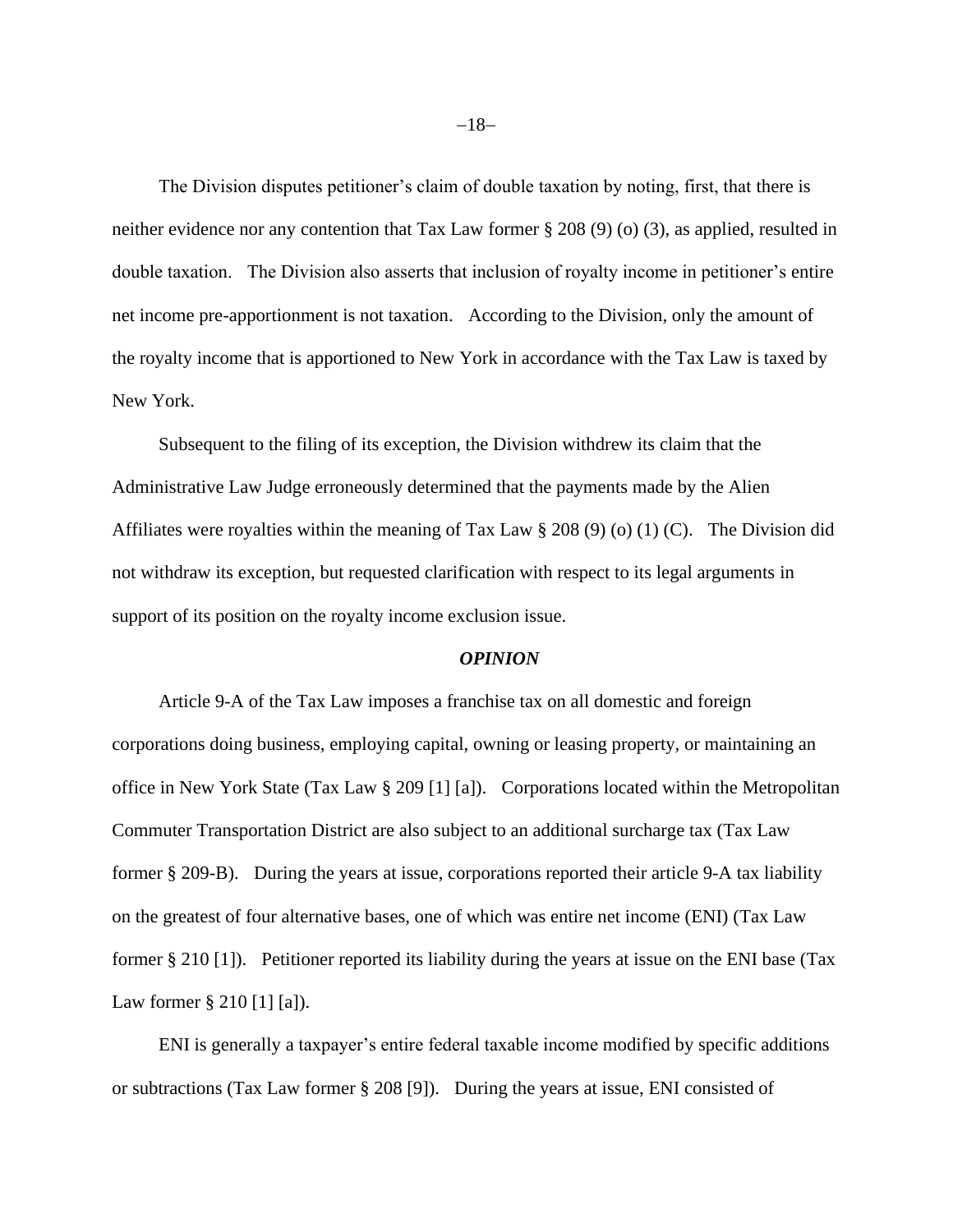investment income and business income (Tax Law former § 208 [6], [8]). Investment income was allocated to New York using the investment allocation percentage (Tax Law former § 210 [3] [b]). Business income was allocated to New York using the business allocation percentage (BAP) (Tax Law former § 210 [3] [a]). These allocated amounts were totaled to arrive at the ENI base, which was subject to tax at the applicable rate (Tax Law former § 210 [1] [a]).

Tax Law former § 208 (9) (o) (3), the royalty income exclusion, was a subtraction modification to ENI that provided:

"Royalty income exclusions. For the purpose of computing entire net income or other taxable basis, *a taxpayer shall be allowed to deduct royalty payments* directly or indirectly *received from a related member* during the taxable year to the extent included in the taxpayer's federal taxable income *unless such royalty payments would not be required to be added back under [Tax Law former § 208 (9) (o) (2)]* or other similar provision in this chapter" (emphasis added).

 Tax Law former § 208 (9) (o) (2), referenced above, is the royalty expense add back, an addition modification that requires a taxpayer to add back royalty payments made to a related member in computing ENI, to the extent such payments were deductible in calculating federal taxable income, unless one of the following exceptions apply: (1) the taxpayer-royalty payer is included in a combined report with the related member-royalty payee; (2) the related memberroyalty payee later pays the royalty amounts to an unrelated party during the taxable year; or (3) the royalty payments are made to a non-U.S. related member that is subject to a comprehensive tax treaty with the United States. None of these exceptions apply here.

As to the correct standard of construction of Tax Law former § 208 (9) (o) (3), where, as in the present matter, "the question is whether taxation is negated by a statutory exclusion or exemption, . . . 'the presumption is in favor of the taxing power'" (*Matter of Wegman's Food Markets, Inc. v Tax Appeals Trib. of the State of N.Y.* (33 NY3d at 592 quoting *Matter of*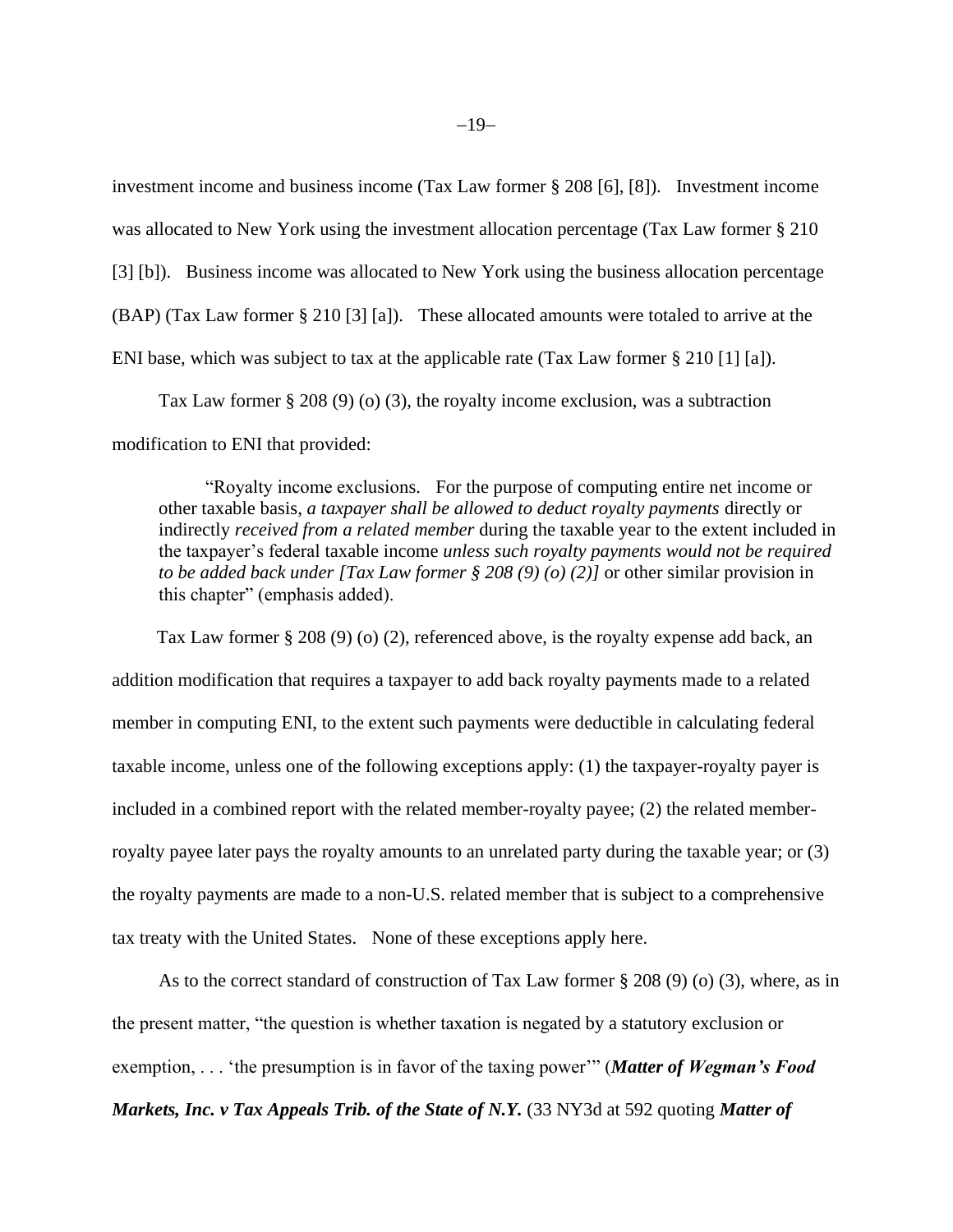*Mobil Oil Corp. v Finance Adm'r of City of N.Y.*, 58 NY2d 95, 99 [1983]). This means that any ambiguity or uncertainty in the meaning of the statute must be resolved against the taxpayer and that the taxpayer's interpretation of the statute must be not only plausible, but must be the only reasonable construction (*Matter of Charter Dev. Co., L.L.C. v City of Buffalo*, 6 NY3d 578, 582 [2006]).

The language of the statute "is the clearest indicator of legislative intent and courts should construe unambiguous language to give effect to its plain meaning" (*Matter of DaimlerChrysler Corp. v Spitzer*, 7 NY3d 653, 660 [2006]). The statutory language "must be read in [its] context, and words, phrases, and sentences of a statutory section should be interpreted with reference to the scheme of the entire section" (McKinney's Cons Laws of NY, Book 1, Statutes § 97). Ultimately, proper statutory construction focuses on "the precise language of the enactment in an effort to give a correct, fair and practical construction that properly accords with the discernable intention and expression of the Legislature [citation omitted]" (*Matter of 1605 Book Ctr. v Tax Appeals Trib. of State of N.Y.*, 83 NY2d 240, 244, 245 [1994], *cert denied* 513 US 811 [1994]).

 Turning to our analysis of the statutory language, we note first that petitioner and its Alien Affiliates were related members for purposes of Tax Law former § 208 (9) (o) (3) (*see* finding of fact 47). As defined in Tax Law former  $\S 208 (9) (0) (1) (A)$ , that term means an entity or entities that have a controlling interest in another entity or entities. The definition expressly provides that a related member may be a nontaxpayer.

As noted, petitioner argues that, as none of the statutory exceptions to the add back are applicable, then the royalty payments at issue are the type that "would be required" to be added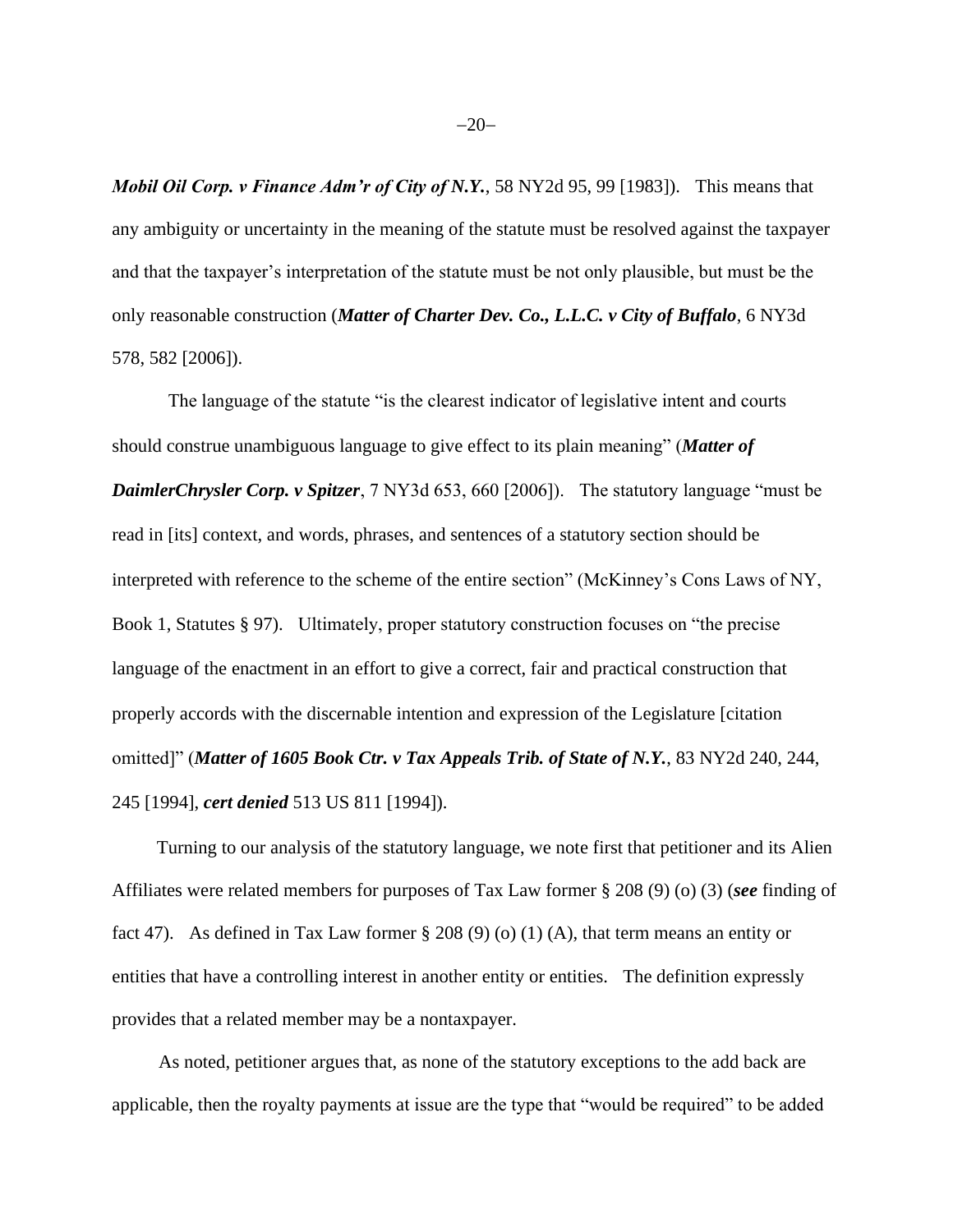back under Tax Law former § 208 (9) (o) (2). According to petitioner, the payments thus meet the requirement for the income exclusion under Tax Law former  $\S 208 (9) (0) (3)$  (royalty payments from related member excluded from ENI unless they would *not* be required to be added back under the add back provision).

 While the present matter was pending, this Tribunal issued our decision in *Matter of Walt*  **Disney Co.** (Tax Appeals Tribunal, August 6, 2020), where we held that the royalty income exclusion under Tax Law former § 208 (9) (o) (3) was not available to a taxpayer where, as here, the related member-alien affiliates were not New York taxpayers. We also determined that this interpretation of Tax Law former § 208 (9) (o) (3) as applied to the facts in *Disney* did not discriminate against foreign commerce as asserted by petitioner in that case and thus did not violate the dormant Commerce Clause. The royalty transactions between petitioner and its Alien Affiliates are not materially different than the royalty transactions at issue in *Disney*. Accordingly, pursuant to the following discussion, we reject petitioner's arguments and we sustain the Administrative Law Judge's conclusions on the issues presented herein.

 In *Disney*, we analyzed the statutory language and determined that royalty payments "would not be required to be added back" under Tax Law former § 208 (9) (o) (2) if the royalty payer was not a New York taxpayer. Specifically, we found that the plain meaning of "would" as used in Tax Law former § 208 (9) (o) (3) required that we consider all circumstances under which add back of royalties was not required, one of which occurred when the related member was not a taxpayer.

 We also found that our interpretation of the statutory language, i.e., that the income exclusion was conditioned on a corresponding expense add back, comported with the overall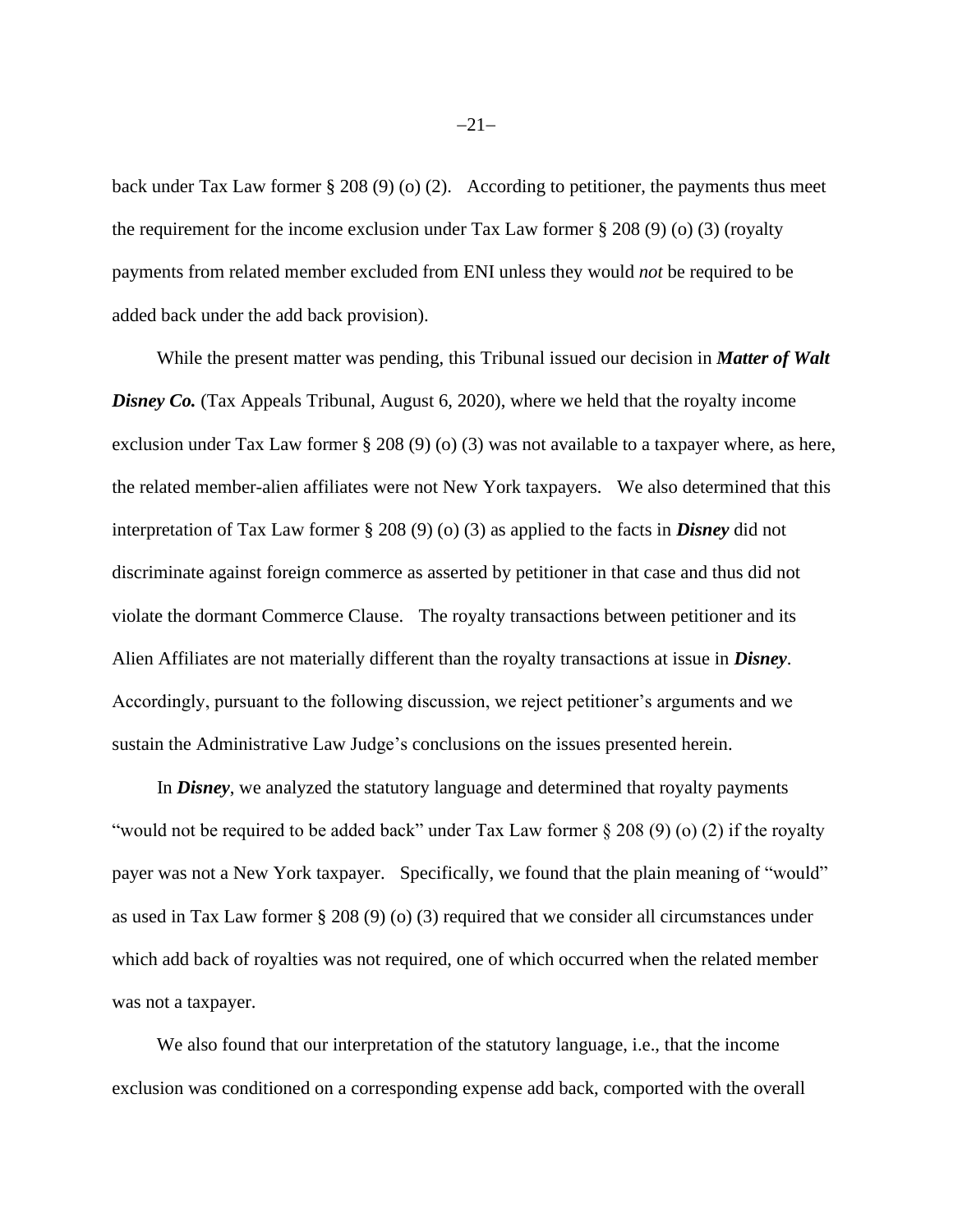statutory scheme. We noted that both the add back and exclusion provisions were enacted together and that the add back was expressly intended to eliminate a loophole by which a corporation reduced its ENI base by transferring intangible assets to a related corporation and paid a royalty for the use of such assets (*see* L 2003, chs 62, 63, 686; New York Bill Jacket, 2003 SB 5725, Ch 686 Part M). By denying a deduction, the add back subjects a taxpayer-royalty payer to franchise tax on royalties paid to a related member (with certain exceptions not relevant here). Where both the royalty payer and payee are New York taxpayers, the add back and income exclusion together simply shift the incidence of tax on the royalties from payee to payer and thereby avoid subjecting the same revenue to franchise tax twice. Considering the language of Tax Law former § 208 (9) (o) as a whole, and the express intent of the add back provision, we concluded in *Disney* that the legislature did not intend for a taxpayer to gain the benefit of the income exclusion under subparagraph (3) without the accompanying cost to a related member of the add back under subparagraph (2).

 Contrary to petitioner's contention, we do not find that the 2013 amendments to Tax Law former § 208 (9) (o) support its interpretation here. As we stated in *Disney*, our interpretation of Tax Law former § 208 (9) (o) (3) "draws no inference from the 2013 repeal of that provision (*see* L 2013 ch 59)." In *Disney*, we found that the legislative history of the repeal statute offered "no insight as to the legislative intent underlying the 2003 enactment of that provision."

 As noted, we also determined in *Disney* that our interpretation of Tax Law former § 208 (9) (o) (3) as applied therein did not discriminate against foreign commerce and thus did not violate the dormant Commerce Clause. In reaching this conclusion, we followed the principle of taking the "whole scheme of taxation into account" (*Halliburton Oil Well Cementing Co. v*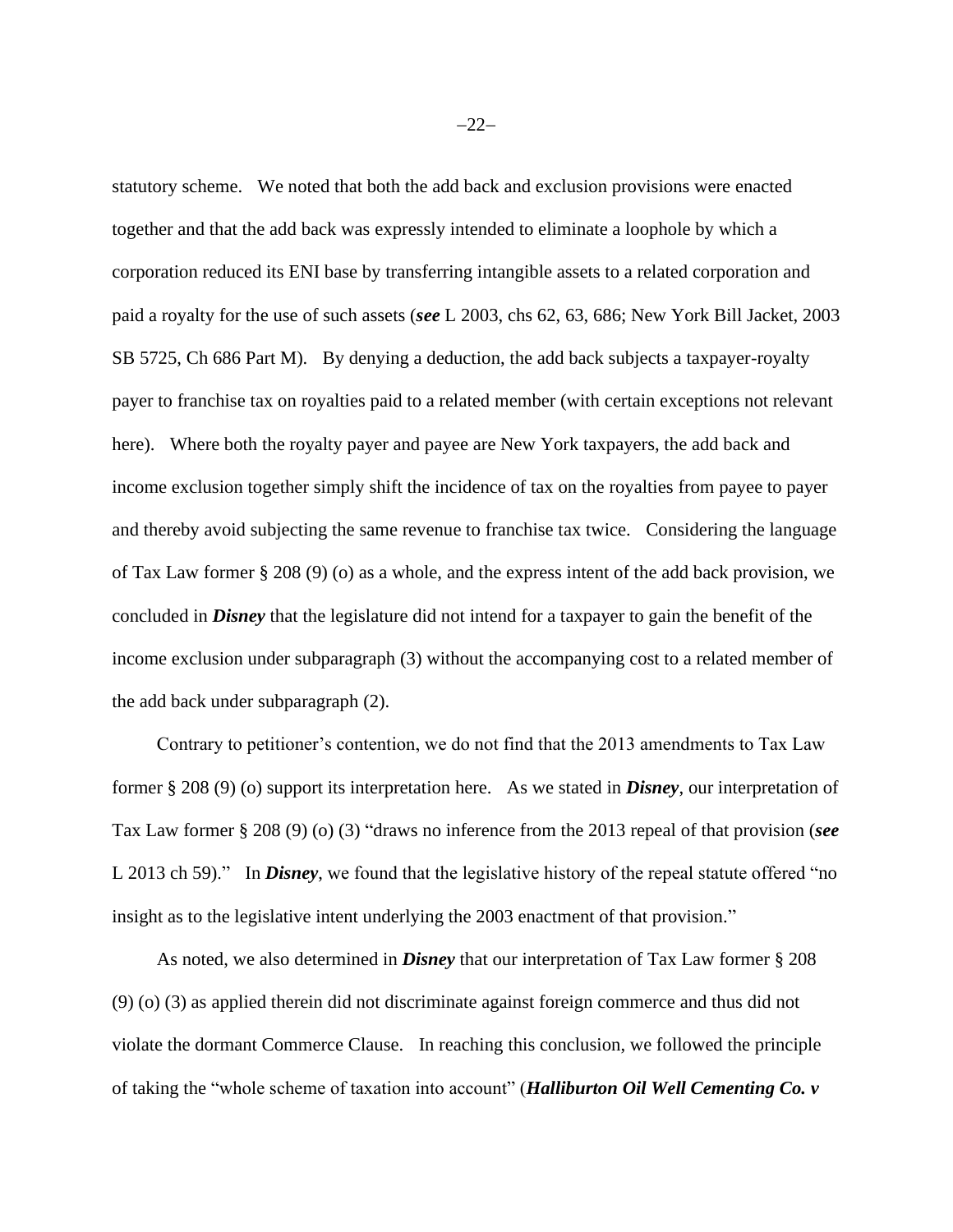*Reily*, 373 US 64, 69 [1963]). We further noted that case law defines dormant Commerce Clause discrimination in terms of economic interests, as opposed to the interests of taxable entities (*e.g. Oregon Waste Sys., Inc. v Dept. of Envtl. Quality of Oregon*, 511 US 93, 99 [1994] ["'discrimination' simply means differential treatment of in-state and out-of-state economic interests that benefits the former and burdens the latter"]; *New Energy Co. of Indiana v Limbach*, 486 US 269, 273 [1988] [discrimination defined generally as "regulatory measures designed to benefit in-state economic interests by burdening out-of-state competitors"]). We also observed that the income exclusion and the expense add back provision apply only in the context of related member transactions and that related members, by definition, share the same economic interest. Accordingly, we considered the impact of both the income exclusion and the expense add back components of Tax Law former § 208 (9) (o) on the shared economic interest of the petitioner in *Disney* and its related member alien affiliates. We thus concluded that Tax Law former § 208 (9) (o) (3) as applied did not violate the dormant Commerce Clause.

 In the present matter, petitioner cites *Kraft Gen. Foods, Inc. v Iowa Dept. of Revenue and Fin.* (505 US 71 [1992]) in support of its dormant Commerce Clause claim. In *Kraft*, an Iowa law that allowed a deduction for dividends received from domestic subsidiaries, but not for dividends received from foreign subsidiaries, was determined to discriminate against foreign commerce and thereby violate the Commerce Clause. We think that *Kraft* is distinguishable. Specifically, in contrast to the unequal treatment of the two groups of taxpayers in *Kraft*, the overall impact of Tax Law former § 208 (9) (o) is to impose a similar ENI burden on the shared economic interests of related members, whether or not the royalty payer is also a taxpayer. As we explained in *Disney*: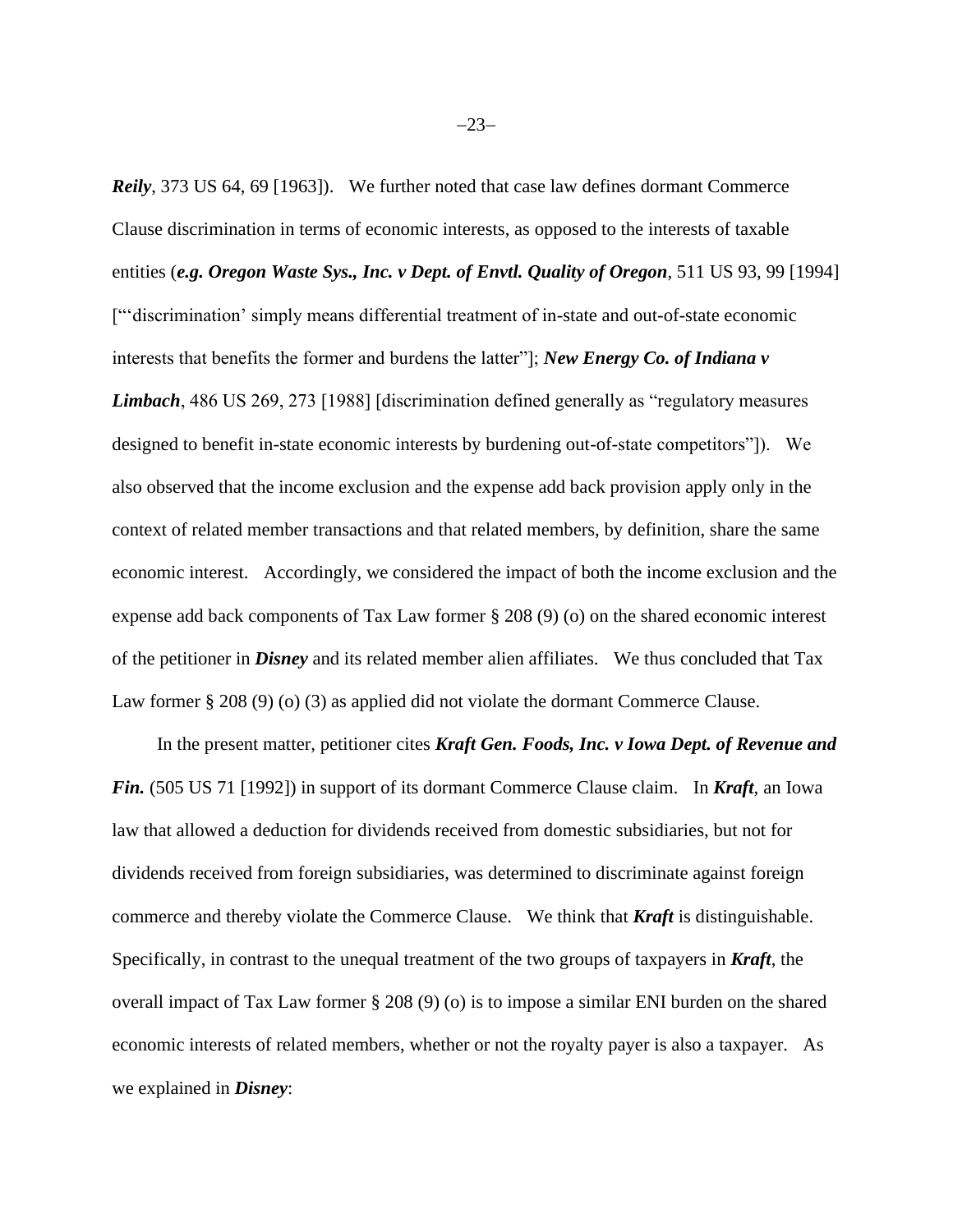"As discussed, petitioner did not qualify for the income exclusion because its related member alien affiliates were not subject to the expense add back. Petitioner was thus required to include the royalties in its ENI. In the hypothetical comparison of related members similarly situated in all respects except that the royalty payer is also a taxpayer, the payee may exclude the royalties, but the payer is subject to the add back and thus includes the royalties in its ENI. In both instances, a related member pays tax on the royalties. Petitioner pays the tax directly, while its similarly situated counterpart pays the tax indirectly through its controlling interest in its related member."

 As to petitioner's contention that the Administrative Law Judge's interpretation will result in unconstitutional double taxation if a non-New York related member-royalty payer is in a jurisdiction with an add back statute, we note our limited jurisdiction on questions of constitutionality. We may consider the constitutionality of a statute as applied to a specific set of facts (*Matter of Eisenstein*, Tax Appeals Tribunal, March 27, 2003), but we may not consider the constitutionality of a statute on its face, as facial validity is presumed at the administrative level (*Matter of A & A Serv. Sta., Inc*., Tax Appeals Tribunal, October 15, 2009). As there is no evidence in the record that petitioner's Alien Affiliates were taxed on the royalty payments, there is no issue of double taxation here.

With respect to the remaining basis for the Division's exception, we note that, following the Division's withdrawal of its contention that the Administrative Law Judge improperly determined that the payments made by the Alien Affiliates were royalties, the Division's exception expresses no disagreement with any of the determination's findings of fact or conclusions of law (*see* p 18). Hence, there is no basis for the Division's exception (*see* 20 NYCRR 3000.17 [b]). We thus deem the Division's exception to be withdrawn.

Accordingly, it is ORDERED, ADJUDGED and DECREED that:

1. The exception of International Business Machines Corporation and Combined Affiliates is denied;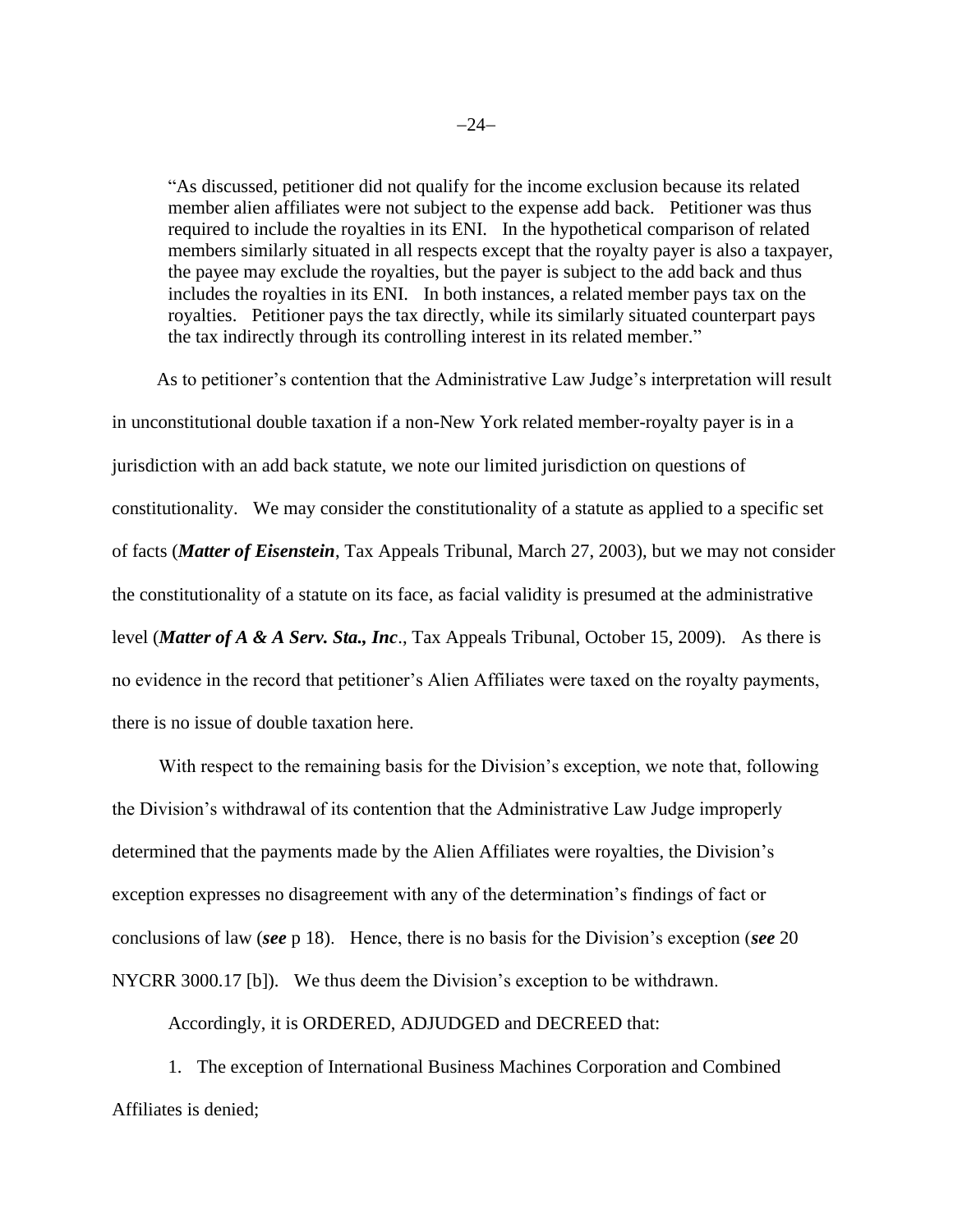2. The determination of the Administrative Law Judge is affirmed;

3. The petitions of International Business Machines Corporation and Combined Affiliates are denied;

4. The notices of disallowance, dated October 7, 2015 and September 28, 2016, and notice of deficiency dated October 5, 2016 are sustained.